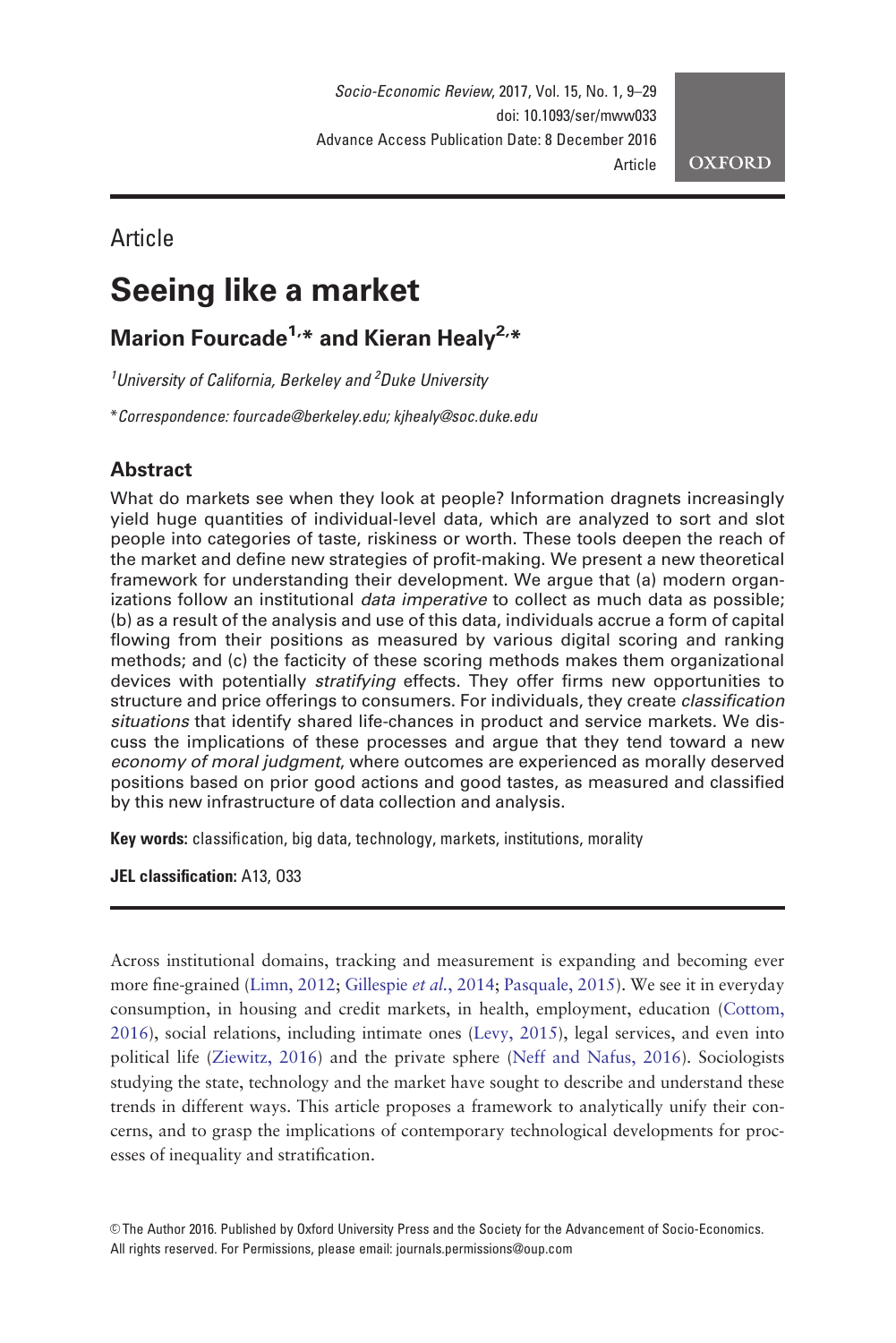We discuss the emergence and consolidation of a new regime of moralized social classification, backed by algorithmic techniques and dependent on large volumes of quantitative data [\(O'Neil, 2016](#page-19-0)). Digital traces of individual behaviors (where classifying instruments define what 'behavior' is, and how it should be measured) are increasingly aggregated, stored and analyzed. As new techniques allow for the matching and merging of data from different sources, the results crystallize—for the individuals classified—into what looks like a supercharged form of capital. This 'übercapital', or 'eigencapital', as we call it, is any form of capital arising from one's digital records. Think, for instance, of measures of financial responsibility, social network influence, healthy bodily habits or productivity at work. Like [Scott \(1999\)'](#page-19-0)s administrative designs, digital economy's classificatory architecture allows market institutions to apprehend their clients, customers, or employees through new instruments of knowledge, efficiency and value extraction. Markets have learned to 'see' in a new way, and are teaching us to see ourselves in that way, too.

Although their designers often display a 'high modernist' belief in the ability of these technologies to bring everyone into their fold for the betterment of humanity, their social consequences are much more ambivalent. The new lenses generate classification situations [\(Fourcade and Healy, 2013](#page-18-0)): They are used as a basis for the production of consequential forms of social categorization and price-differentiated opportunities. On the basis of their digital records, individuals are sorted and scored, then slotted and matched for the purpose of maximizing profit. We outline the consequences of these twin processes of big data-based valuation (of individuals) and value extraction (from individuals) for social stratification, on material and symbolic dimensions. These new market lenses, and especially the selfquantification tools they rely upon, are also presented, and experienced, as a moralized system of opportunities and just deserts. They act back on people in the form of personal experiences, behavioral injunctions, and forms of regard and disregard.

# 1. Data's past and future

The current growth and increasing reach of automated decision-making inevitably brings to mind earlier forms of sorting and scoring in markets. Those techniques were more rudimentary and time-consuming, but they worked on similar principles. Modern forms of information processing are 'the most recent installment in the continuing development of the Control Revolution' that began in the nineteenth century in both state offices and corporate firms [\(Beniger, 1986,](#page-17-0) p. 435). Likewise, the 'algorithm' is nothing new. Max Weber, for instance, discussed the step-by-step, distributed and nominally objective procedures for selection and sorting that characterized decision-making in modern bureaucracies.

Weber saw that capitalist markets and bureaucratic organizations shared an affinity for the systematic application of rules and measures that make the world legible so it can be acted upon. In the nineteenth century's credit market, for example, American rating agencies developed methods to identify good credit prospects. They collected bits of information about the economic reliability of individuals and corporations. Arbitrary as it often was, the use of this data to 'place firms in a clear set of ordinal categories' created the impression of precision and order within the market [\(Carruthers, 2013](#page-17-0), p. 533). Agencies got better at it as time went on. The information used to produce the rating was standardized. The ordinal scheme on the output side became more refined, too, allowing for more categories of creditworthiness. Around the country, specialist organizations compiled and circulated local lists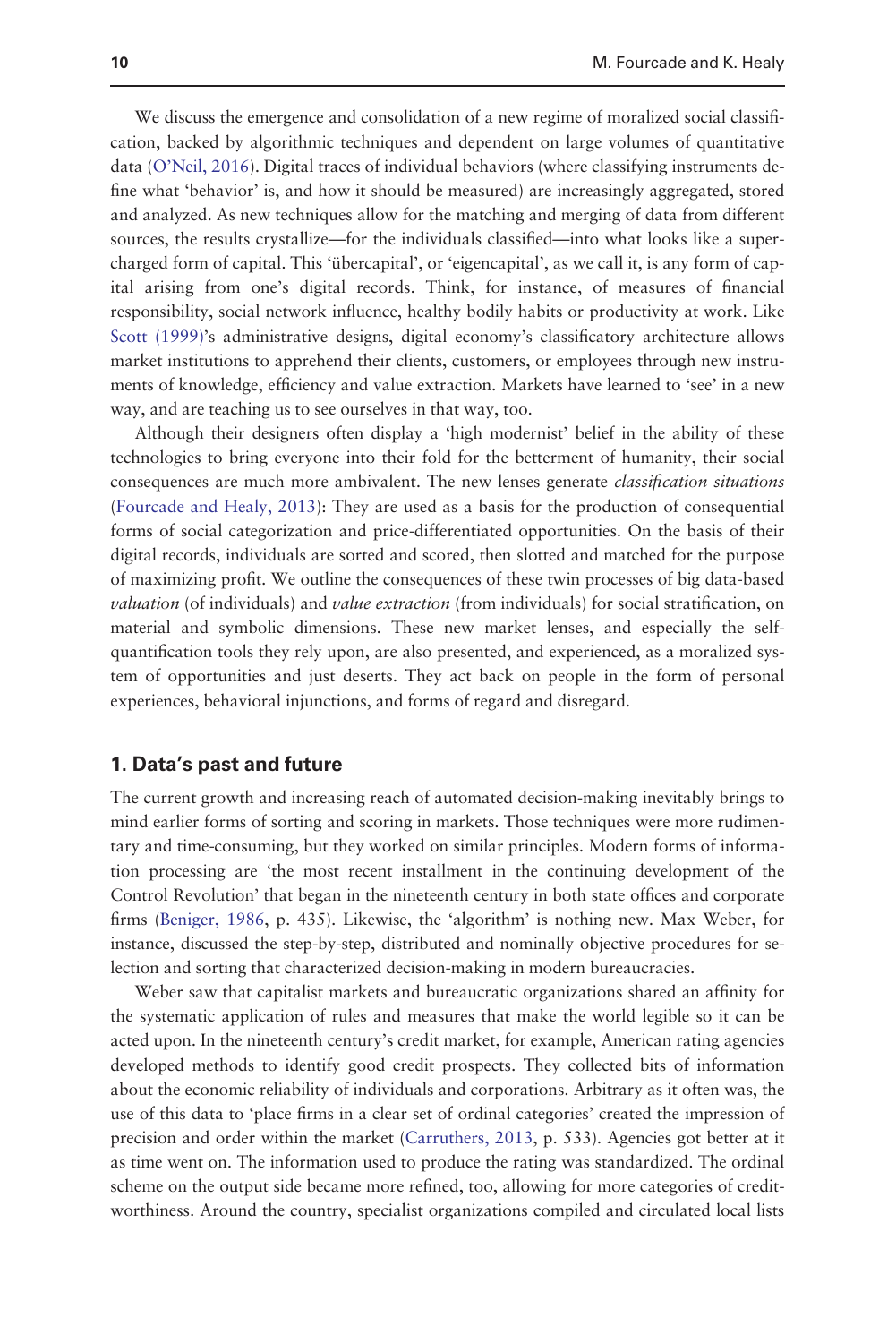of businesses or individuals to subscribers, providing addresses and occupations, along with numerically or pictographically coded information about their qualities as potential debtors (see, e.g. [The Credit Guide Company, 1889](#page-17-0)). Classes of people, scores and prices became closely connected.

The same process happened in other domains, too. Life insurance companies were 'among the first companies to seek profit from data processing: New York Life ... adopted about 1903 the nation's first numerical insurance rating system, with values assigned to various factors affecting the insurability of patients' [\(Beniger, 1986,](#page-17-0) p. 422). Because of the difficulty of storing and circulating individual-level information, it was often aggregated to construct broad, population-wide summaries. Regional maps and statistical graphs allowed for the development of ideas about—and control over—demographic aggregates [\(Zelizer,](#page-20-0) [1983](#page-20-0), p. 86; [Bouk, 2017\)](#page-17-0). From the beginning of the twentieth century to the 1970s, individuals were slotted into statistical distributions, from IQ scores to the Scholastic Aptitude Tests, and apprehended not through category membership but through percentile location. Increasingly, however, what stands in for the individual (one's 'data double' so to speak; [Bouk, 2017](#page-17-0)) is not an aggregate, or a position in a statistical distribution, but a precise set of digital records, drawn from a wide range of sources and allowing for customizable scoring possibilities. This regime returns to the promise of the painstakingly collected, and often highly subjective, personal record of the nineteenth-century credit report—except the new record is much, much more exhaustive, its components are processed automatically, and it circulates with much greater ease across institutions and markets ([Marron, 2009](#page-19-0)).

So while the use of data and rules for calculation and prediction is old, there is something new under the algorithmic sun. Aggregate analyses and individualized records can now be managed at once. Data collection takes place continuously and has the potential to follow individuals indefinitely. (Even erroneous records can be very difficult to erase.) The market has become a classifier. Personal records and the scores and categories derived from them are tradable objects. Other sorts of state-produced records, nominally public but practically inaccessible at large scales, have also been brought into the sphere of the market. Court filings, voter information, driver data, property records, city fines—all have been repurposed to feed the ever-expanding appetite of private agencies and data brokers who re-sell them to third parties, including, sometimes, the state itself. These classificatory activities have also been automated, obscuring the role of human intermediaries. If the *recorded* individual has come into full view, the *recording* individual has faded into the background, arguably to the point of extinction. A machine or 'deep' learning system may decide for itself which general rules and variables to use for prediction, in a manner that is opaque to most of its users [\(Burrell, 2016\)](#page-17-0). Engineers experiment constantly to refine their methods, and now the machines experiment, too. The basis upon which people are being scored, rated and evaluated is less predictable, or even knowable, to most of those who rely on it.

To anchor the processes we have in mind with tangible examples, consider three cases from the new era of data collection and analysis: the Snowden revelations, the rise of broadly actuarial methods of rating and scoring consumers, and the controversy over social media firms experimenting on their users. These are of course different in many ways. But they help us capture the fundamental sequence of these processes, which goes something like this: First comes a dragnet that produces a wealth of data, then algorithmic methods that allow for efficient classification and analysis, and finally the desire and ability to intervene one way or another.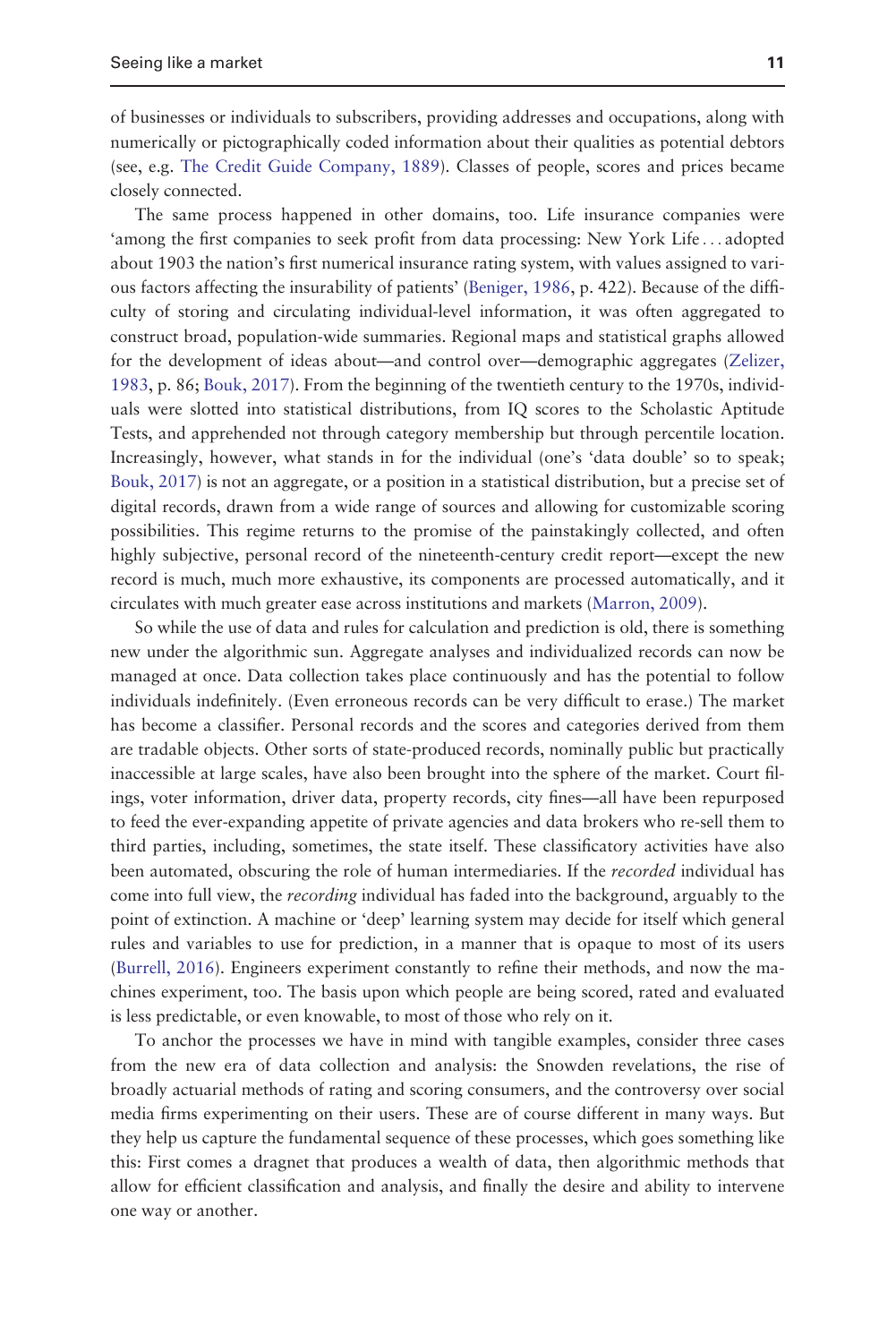### 1.1 Dragnets

In June 2013, Edward Snowden, a specialist working for the US National Security Agency (NSA), leaked a mass of classified documents revealing the global surveillance activities being carried out in the name of US national interests [\(Snowden, 2013\)](#page-19-0). The dominant interpretation, particularly on the left, was that the revelations provided evidence of massive government intrusion into people's private lives—a touchy subject in every country, but especially in the USA. The moral aspect of technological overreach is clear in the case of spying, as the issue can be straightforwardly framed and litigated in terms of American legal protections against unwarranted searches, and arguments about the limits of executive power and government bureaucracy. Within this principled debate, there was also a more pragmatic disagreement about the actual utility of the information collected. While the scale and scope of surveillance data exceeded the fears of all but the most paranoid critic, the ability of officials to meaningfully analyze it was much less clear, in part due to its sheer scale. News of security analysts swimming freely in a vast sea of personal data raised problems about the combination of technical methods, moral classifications and organizational power.

### 1.2 Scores

The gradual expansion of tracking, rating and scoring in everyday life has taken place more publicly and with less fanfare. In contrast to the NSA's encroachment on individual rights, the canonical case of credit scoring can be seen in part as an unanticipated consequence of anti-discriminatory efforts in housing, retail and other markets [\(Poon, 2013](#page-19-0)). In the early 1970s, older, piecemeal credit-rating systems were overhauled in response to federal mandates forbidding the use of irrelevant categorical information (such as race, sex and marital status) in the process of loan qualifications, especially mortgages. Instead, the systematic collection of individual-level data about people's consumption and savings habits allowed for the consolidation of credit scoring and analysis methods that went beyond decision-making based on representative characteristics—or, less politely, stereotypes—and thus complied with the law. By the 2010s, what [Rona-Tas \(Forthcoming\)](#page-19-0) calls 'off-label' use of credit scores or credit reports had become common in decisions to hire, rate, rent, discharge or socialize. As Rona-Tas goes on to note, by affecting people's position on the labor or housing market, these off-label uses feed back into the future calculation of scores in a process of 'turboperformativity'.

As with the information dragnet, the question of the ritual application of scoring arose for experts as well as the laity. By allowing the segmented pricing of different 'risk categories' of borrowers (rather than simply their exclusion from the mortgage market), the credit score triggered a rapid and massive expansion of borrowing ([Poon, 2009;](#page-19-0) [Fligstein and Goldstein,](#page-18-0) [2010](#page-18-0); [Fourcade and Healy, 2013](#page-18-0)). In the aftermath of the 2008 financial crisis, it became clear that, when convenient, these technical tools might be used in a ritual fashion rather than applied as designed. Data may have been abundant, but accurate knowledge remained sparse [\(MacKenzie, 2011\)](#page-19-0).<sup>1</sup> The financial meltdown also showed the persistence of moralized classifications within this system. The crisis was blamed on some combination of spendthrifts, irresponsible speculators and mortgage dealers, and the financially illiterate poor.

1 Similar problems and challenges have been noted by the engineers and data scientists responsible for managing and analyzing the largest bodies of private-sector data now available, such as those belonging to Facebook ([Taylor, 2014\)](#page-19-0).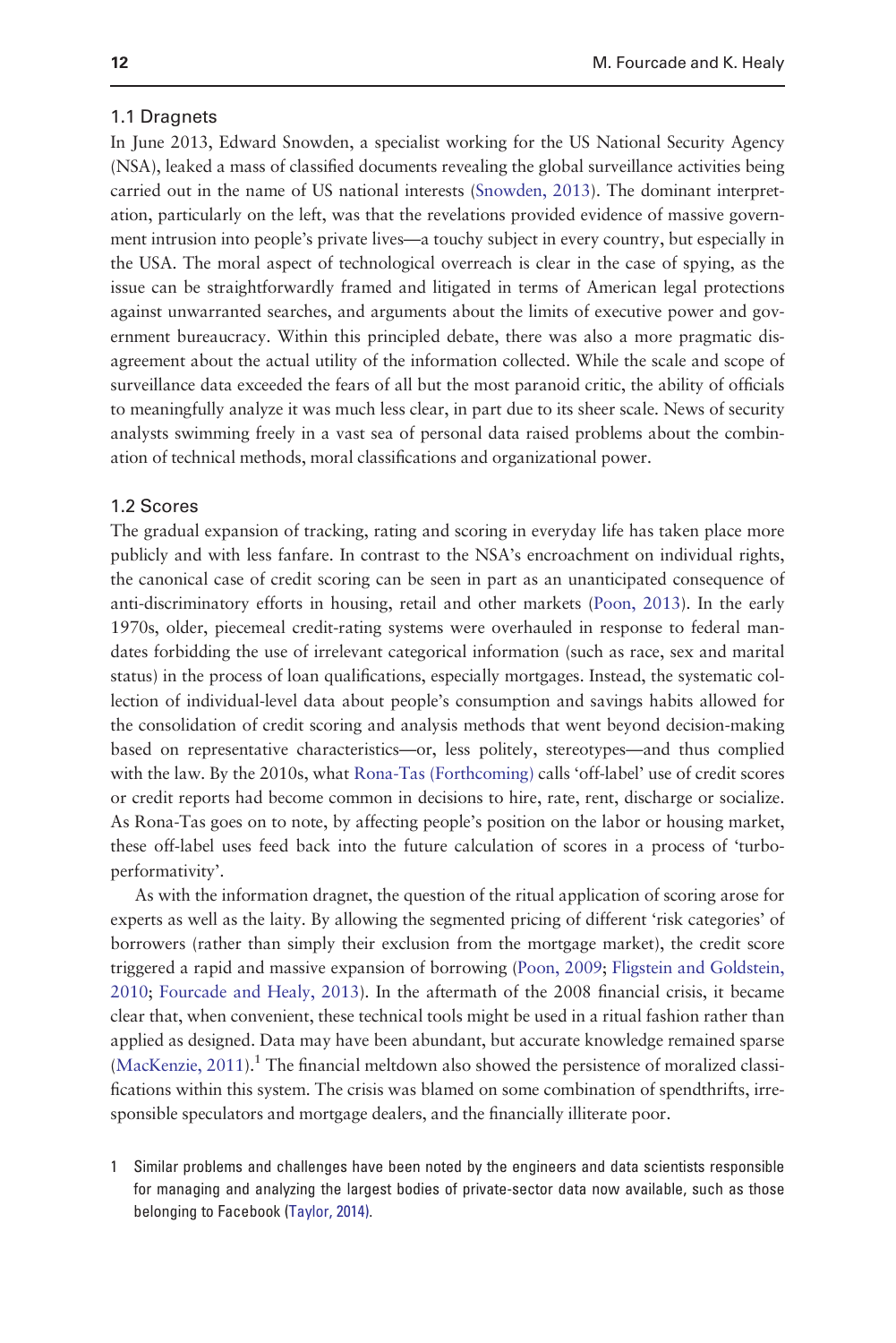## 1.3 Interventions

With dragnets and scoring methods increasingly in place, the leading edge of technical development is behavioral intervention. This issue was thrown into sharp relief when a research paper reported an experimental investigation by Facebook (and an academic collaborator) of whether emotional contagion could be induced to spread through friendship networks in social media [\(Kramer](#page-18-0) *et al.*, 2014). The effect of the experimental manipulation was very small. The backlash was rather larger. Social media and other digital firms run tests on their users all the time, in the sense that they try out new features or layouts or shift material around in order to see what works best, nominally for the benefit both of users and the company. But by running this investigation explicitly as an experiment, and by publishing it in an academic outlet, Facebook seemed to be interfering with the emotional lives of their users in a way that critics found repellent. The question of the actual quality of the data arises here, too. The desire of firms to experiment on their own user base is driven mostly by their need to develop accurate, effective and socially acceptable services in a way that benefits the company. If matching is poor, if brokered rankings can be gamed, or if subtle behavioral interventions fail or provoke annoyance, then they will fail in their goals.

## 2. Seeing like a market

We now develop a framework to help us understand the convergence of dragnets, scores and interventions. Our first intuition comes from neo-institutional theory. Organizations draw powerful injunctions from their broader institutional environments about what they should look like and do. Satisfying these institutionalized myths takes precedence over the 'demands of work activities' in the formal structure of modern organizations [\(Meyer and](#page-19-0) [Rowan, 1977,](#page-19-0) p. 341). The myths themselves have various sources. [Meyer and Rowan](#page-19-0) [\(1977](#page-19-0), p. 344) mention professions, programs and techniques. The injunction coming from professions is normative and moral: we do these things because we must. That coming from programs is mimetic, taking the whole environment into account: we do these things because everyone else does. But the institutional command coming from technology is the most potent of all: we do these things because we *can*. Data collection in modern organizations bears this ceremonial character to a high degree. Professionals recommend, the institutional environment demands, and technology enables organizations to sweep up as much individual data as possible. It does not matter that the amounts collected may vastly exceed a firm's imaginative reach or analytic grasp. The assumption is that it will eventually be useful, i.e. valuable. The semi-structured data that sit on a firm's servers (e.g. online chats, phone conversations, images) will gradually be made usable through improvements in—for instance semantic analysis, voice recognition or image processing and through the development of data fusion platforms. [Weber \(1998\)](#page-19-0) remarked that technology does not need a purpose. It is its own purpose. As we have seen, modern formal organizations have long had this tendency. But at various times, technical advances of one sort or another have transformed either the quantity of information that can be collected or the quality of analysis that can be performed. Contemporary organizations are both culturally impelled by the data imperative and powerfully equipped with new tools to enact it.

The second step in the argument invokes the sociology of judgment, particularly moral judgment. Here, society is the site of 'classification struggles'. These are symbolic conflicts aimed at 'transforming the categories of perception and appreciation of the social world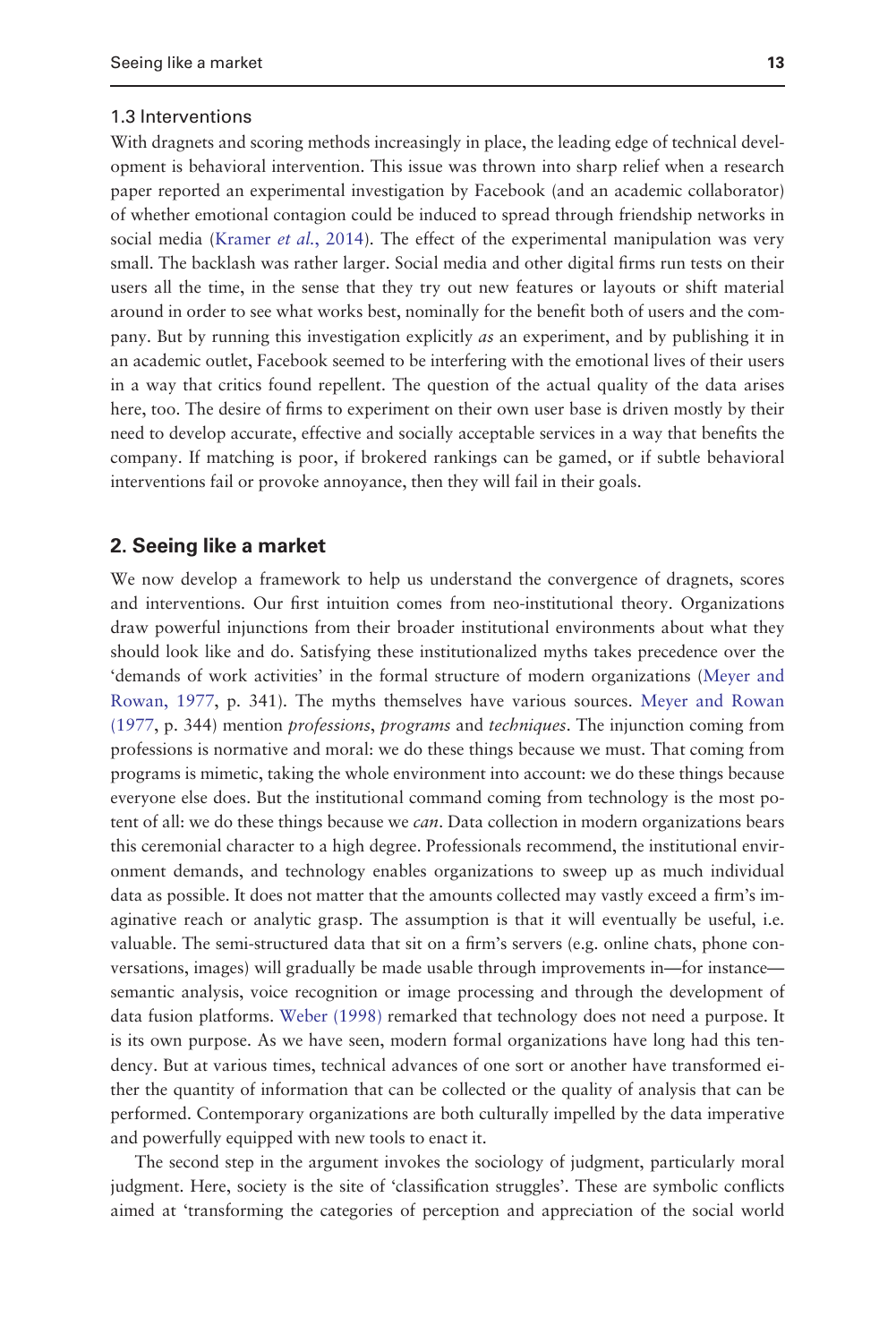and, through this, the social world itself' [\(Bourdieu, 1984,](#page-17-0) p. 483). But in contrast to Bourdieu, and in an effort to account for the social changes wrought by the generalization of digital records, we consider the technological and specifically actuarial dimension of these struggles. In Bourdieu's analytical framework, individuals accumulate intangible forms of symbolic capital from their social position and social trajectory. We suggest that they may also accrue 'übercapital', a form of capital arising from one's position and trajectory according to various scoring, grading and ranking methods. We use the term 'über' to denote the meta-, generalized or transcendent nature of this capital. It is partly derivative of traditional forms identified by Bourdieu (e.g. economic, cultural, social, symbolic), and partly autonomous from them. The various forms of übercapital are bestowed upon individuals algorithmically, often in a manner opaque to them (Burrell,  $2016$ ). The term *über* also connotes something or someone who is extraordinary, who stands above the world and others in it, as in [Nietzsche's](#page-19-0) [\(2006\)](#page-19-0) concept of the  $Übermensch.$ <sup>2</sup> Übercapital is routinely understood and mobilized as an index of superiority. (An example would be the use of credit reports by employers or apartment owners as an indicator of an applicant's 'trustworthiness', for instance.) As a consequence, übercapital can have strongly reactive or performative effects on individual behavior, as malleable ordinal measures usually do [\(Espeland and Sauder, 2007;](#page-17-0) [Healy, 2015\)](#page-18-0).

Third, we draw on the sociology of commensuration and valuation. While the notion of übercapital helps clarify the dynamics at work, it is insufficient to explain why and how the accumulation of this particular type of capital is important. Data gathered are fed back into organizational systems and processed to produce real consequences, usually as differentiation in terms of service, products on offer and prices. Certain kinds of information (about key events such as a pregnancy, a move, or an imminent divorce) are especially valuable and priced accordingly—as they allow for potentially lucrative reclassification and targeting of individuals. This process of sorting and slotting people into categories and ranks for the purpose of extracting some form of material or symbolic profit generates *classification situ*ations. As we explain below, classification situations and übercapital may be empirically connected but their principles of operation are quite different. Übercapital measures a resource to be deployed in a range of circumstances, or an individual's performance on a series of ordinal scales, whereas classification situations are produced with respect to market outcomes and value extractability. Someone with very low übercapital may actually be very valuable from the point of view of their classification in the market. For instance, companies may pay dearly to acquire lists of people with gambling problems, or chronic diseases requiring medication ([Harcourt, 2016](#page-18-0)). Value extraction—or valorization—is partially decoupled from valuation ([Vatin, 2009\)](#page-19-0).

# 3. The data imperative

In large societies, the possibility of generating traceable, long-term data at the individual level requires the intervention of the state. In the USA, the government contributed to the infrastructure of individualized data in two quite different ways. First, the Social Security Number (SSN) established a means of persistently identifying individuals. Launched during the New

2 More whimsically, "Uber" also evokes the cab company that rates both drivers and customers, presently one of the most high-profile firms with the sort of "interface" model of operation we are discussing here.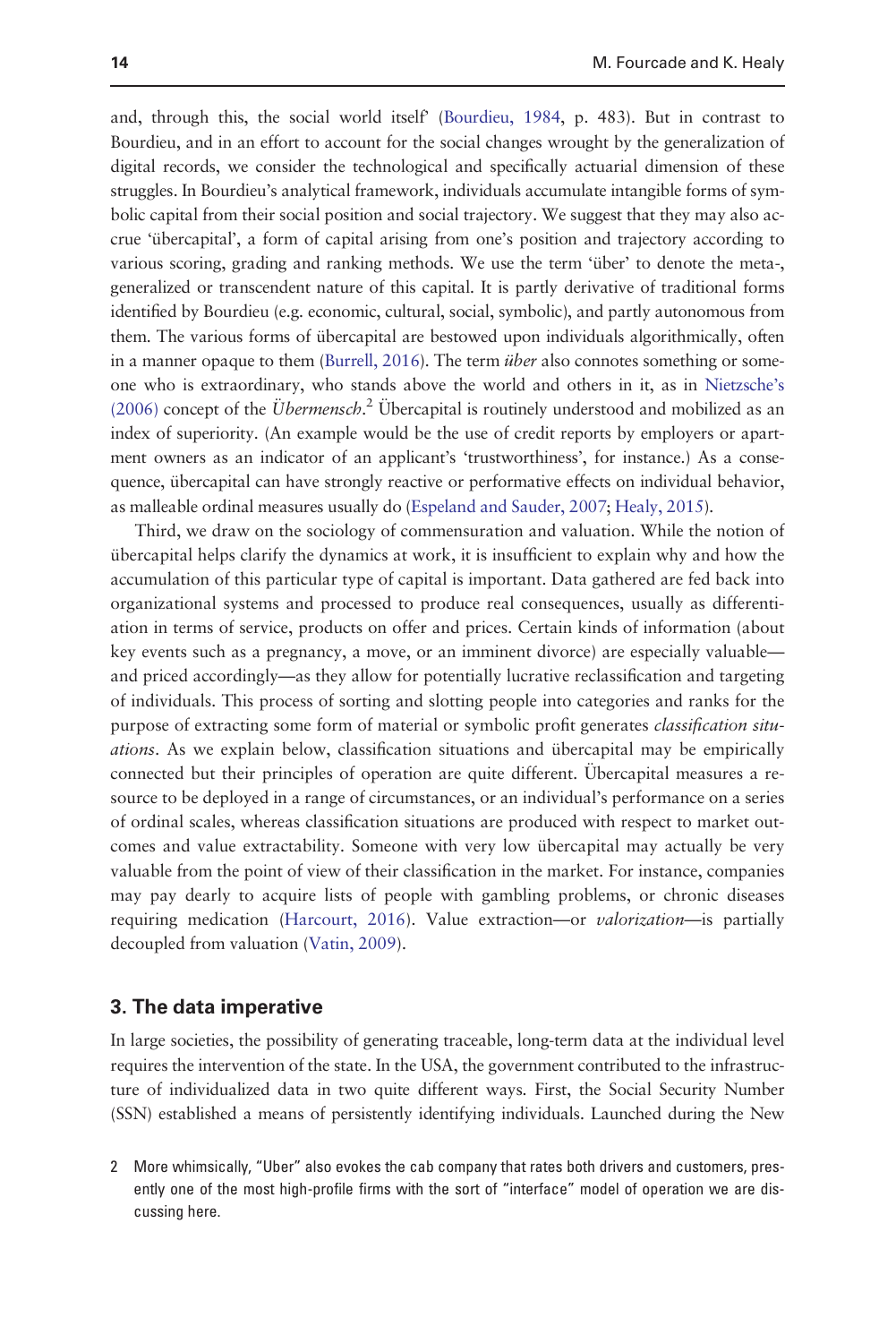Deal, and originally intended only as a means of allowing the Social Security Board to track the earnings of people who worked in jobs covered by the Social Security program, SSNs gradually became a de facto national identification number for American citizens and residents.

The process took about 60 years. At every stage, the government insisted that it was not interested in developing a national ID system. The Internal Revenue Service began using SSNs for tax reporting in the early 1960s. Various state agencies followed: Medicare in 1965, the military in 1969, and—in 1970—banks, savings and loan associations, credit unions, and securities dealers were required by law to collect the SSNs of their customers. This expansion continued through the 1980s, eventually connecting to all interest-bearing accounts and most government programs, as well as extending to new classes of persons, such as temporary and permanent resident aliens. By the early 2000s, the SSN was ubiquitous [\(Social Security Administration, n.d.](#page-19-0)). It provided a means of tracking individuals in a consistent fashion across institutional settings and their associated records, and it was vital to the practical construction of a credit reporting system that could go beyond the scope of data collected by individual banks about their account holders.

Quite separately, and later, the state invested in the creation of the Internet. The US federal government supported the development of a network infrastructure for computer communication and directly funded or coordinated the establishment of core communications protocols such as packet-switching networks ([Abbate, 2000\)](#page-17-0). The state promoted the open standardization through which the technology was able to flourish at first: 'At its heart, the Internet is just a system of protocols and information exchange rules that all computers involved recognize. ... The federal government encouraged a stream of free, quickly shared software that promoted continual innovation on the network' [\(Newman, 2002](#page-19-0), pp. 24–25; also see [Angwin, 2014,](#page-17-0) [Block and Keller, 2016](#page-17-0)).

The conjunction of these projects helped create the possibility of reliably tracking individual activity across open networks in a way that could be connected to both private financial circumstances and interactions with the state. The Internet's infrastructure is fundamentally about the identifiability of bits of information traveling to and from particular devices, not individual users. But with that in place, subsequent developments allowed for the creation and monitoring of all kinds of more or less stable identities over time, from unnamed but reliable patterns of activity originating with particular devices to known, named users and their accounts. The facticity of 'the user' varies widely. An account may be backed by nothing at all, or by an email address (which could mean anything); but perhaps also by a name, an address, a telephone number, an associated credit card, or an official government identity, which are altogether more identifiable. Unique identifiers such as these serve as anchors for personal data that might be collected from or matched to other sources. What matters is having a system whereby individuals can be reliably identified and their status rapidly queried, keyed, or merged as needed. The state played a key role in establishing the conditions for the rapid circulation of individual-level information in this way.

The piecemeal development of traceable markers of identity and the open character of the Internet's evolving infrastructure created persistent ambiguity about the character of 'online identity' and its connection to individual selves ([Turkle, 1997](#page-19-0); [Boyd, 2014](#page-17-0)). But whether we think 'being online' is a distinct form of sociality or simply continuous with the rest of everyday life [\(Jurgenson, 2011\)](#page-18-0), it means leaving digital traces of your actions. From a firm's point of view, when every click or eyeball has possible economic value it is essential to keep track of who visits, how they arrived, and where they go. How much of Piketty's Capital in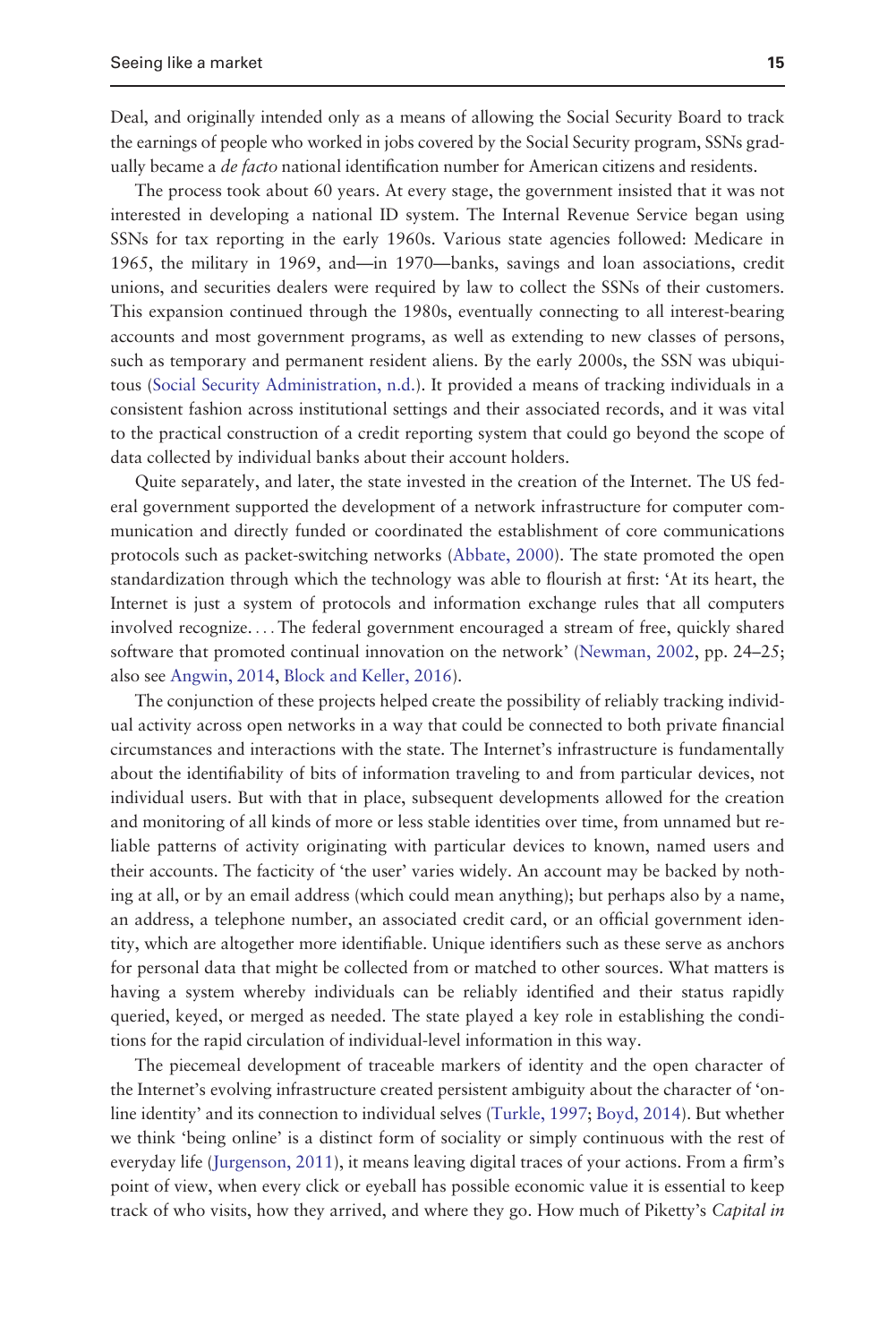the Twenty-First Century have you read? Amazon's Kindle reader knows, and it is probably very little (2.4% on average; [Ellenberg, 2014](#page-17-0)). How long do you spend on a New York Times article before moving on? Does that time vary by section, or by day of the week? If you are a registered user, the *Times* knows, even if you do not. Not all information is passively collected. Ratings, comments, recommendations, connections to peers, all are cheerfully fed to companies. This is by now such a well-established niche that an economy of advice intermediaries flourishes, from Tripadvisor to Yelp. Their market power depends on the collective wisdom of the crowd, donated pro bono.

Organizations believe they should be in the data collection business, even when they do not yet know what to do with what they collect. That is the ceremonial aspect of the data imperative. If a firm is not sure how to extract its value, there are other organizations that know, or claim to know. At the core of this process are data brokers ([Hoofnagle,](#page-18-0) [2003;](#page-18-0) [Federal Trade Commission, 2014\)](#page-18-0) and data-fusion firms, such as Palantir. These companies purchase, mine or work on data from a vast range of sources, including the proprietary records stored in the clients' data dumps. They merge, process, summarize, clean and categorize, for the purpose of producing usable lists, or increasingly refined individual profiles, for interested parties ([Herbert, 2016\)](#page-18-0). On the consumer-facing side, meanwhile, it is increasingly inconvenient to navigate a retail Web site without being prompted to sign in via a social media account. More than anyone else, Google and Facebook have learned to exploit the stream of data released by billions of users to produce marketable consumer targeting. Google is essentially an advertising company, with Ad revenue just shy of 90% of its total as of 2014. Facebook's revenue stream is also almost entirely addriven.

In the early to mid-2000s, at the beginning of the second expansion of free-to-join but centrally administered services, this outcome seemed unlikely. How could any network ever grow big enough to encapsulate most people's online experience? After all, the web had triumphed over precursors like CompuServ and AOL because it was open and decentralized. Beginning around 2010, the idea of 'big data', and its handmaiden 'data science', came to summarize what was happening on the corporate side. The prospect of data from a new generation of wearable devices and sensors provoked a further round of speculation about how a new 'Internet of Things' will change our lives one way or another, whether by allowing you to track your fitness workouts or passively recording data that might be of use to your insurance company ([Howard, 2015;](#page-18-0) [Neff and Nafus, 2016](#page-19-0)). As the scope and depth of data collection has expanded, it is no wonder scholars began to put away their Goffman, the touchstone of early sociological efforts to understand online interaction, and reached for their Foucault instead.

But Marx and Weber lurk here, too. Once collected, personal information is used to sort and slot people into actuarial categories, predicting the probability of loan repayment, the likelihood of healthy behavior, the prospects for good job performance, or criminal recidivism ([Barocas and Selbst, 2016](#page-17-0)). 'A person's on- and offline activities are turned into scores that rate them above or below others' [\(Citron and Pasquale, 2014](#page-17-0), p. 3). The goal is to make a profit by commodifying people's behaviors (defined through measurements), their tastes and, increasingly, their social relations. This desire to better score and rank users on multiple dimensions, and the subsequent linking and integration of measured profiles across domains, creates the possibility of übercapital.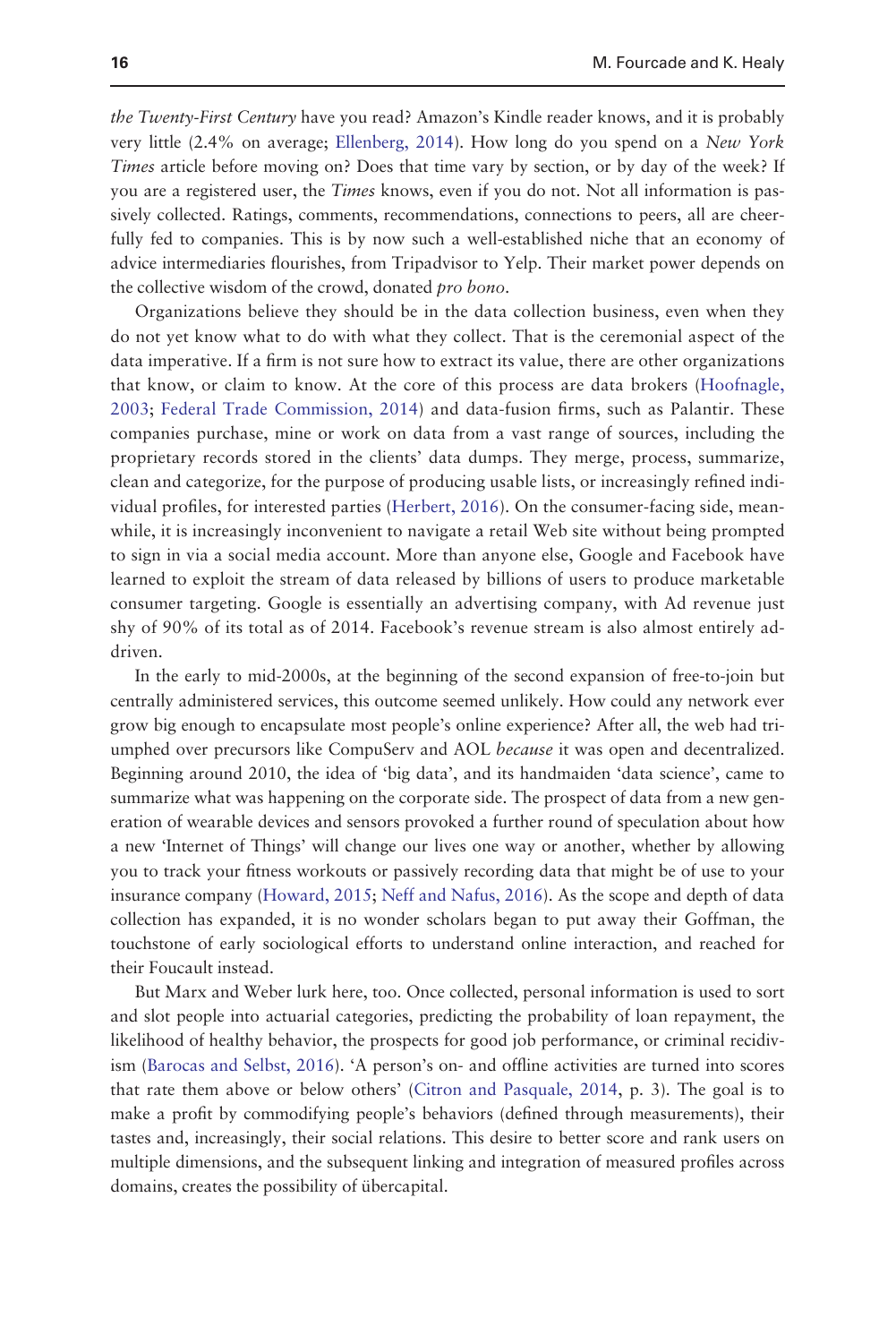# 4. Übercapital

Viviana [Zelizer \(1997,](#page-20-0) [2011](#page-20-0)) argued that people mark their relations to one another through their differentiated use of money. They look for 'good matches' between forms of payment and categories of persons, to use money in a way that feels morally right. A gift card is not the same thing as giving someone cash. Institutions, too, work to find means of payment that mark the relationships they index. Food stamps are not the same as cash subsidies.

Zelizer's concepts of 'earmarking' and (more recently) of 'good matches' establish a degree of agency in these processes. They are the sometimes habitual and pragmatic, sometimes self-conscious and strategic features of the 'relational work' that people enact in their everyday economic life. Building on Zelizer, [Levy \(2013](#page-18-0), p. 75) suggests that earmarking also goes on in digital life: 'people constitute and enact their relations with one another through the use and exchange of data. Consider, for example, a person who monitors the real-time location of her friends via a smartphone app designed for this purpose. By monitoring some friends but not others, she differentiates among her relationships, defining some as closer'. But, conversely: what if our use of money (and our data) marked  $us$ , instead whether we intended it or not—and in a way that facilitated resource extraction? What if this all happened in the background? Increasingly, the social life of money is less a matter of deliberate fine-tuning by individuals enacting thick moral relations, and more a matter of profit for firms overfed with data.

## 4.1 Capitalizing on the habitus

Companies seek good matches when they want to link a wealthy customer with a quality credit card, or a heavy drinker with a bad insurance plan. This kind of matching capitalizes on people's differentiated dispositions and practical habits, what Pierre Bourdieu calls their habitus. The 'good matches' are perceived as natural because they fit well with how things already are. Past and present social positions, social connections and ingrained behavioral habits shape not only people's desires and tastes, but also the products and services pitched to them. Much of economic life is already structured this way [\(Bourdieu, 2005\)](#page-17-0). A workingclass person is more likely to walk into a Walmart than a Bloomingdale's, and to interact there with a clerk who resembles her. But when markets see, this matching feels all the more natural because it comes from within—from cues about ourselves that we volunteered, or erratically left behind, or that were extracted from us in various parts of the digital infrastructure. Aspects of the *habitus*, refracted through the classificatory system and recorded for analysis, are publicly revealed through these mechanisms. At the same time, they undergo a process of private appropriation.

This process creates forms of social advantage and disadvantage that sociology is illequipped to think about. Capital, as [Bourdieu \(2006,](#page-17-0) p. 241) puts it, is an embodied set of resources which allows its bearer to 'appropriate social energy' by making him fit naturally into the dominant social group—the rich, for example, or the cultured. Particularly in its symbolic forms, capital takes time to develop and accumulate. Although it can be deliberately acquired, it is better if it appears natural and effortless. This makes deep, early family socialization the most efficient vehicle for capital's transmission, particularly in its immaterial, symbolic form. When embodied as second nature, capital tends to 'persist in its being' and reproduce itself 'in identical or expanded form'. The longer the habituation, the more second-nature and embodied it is.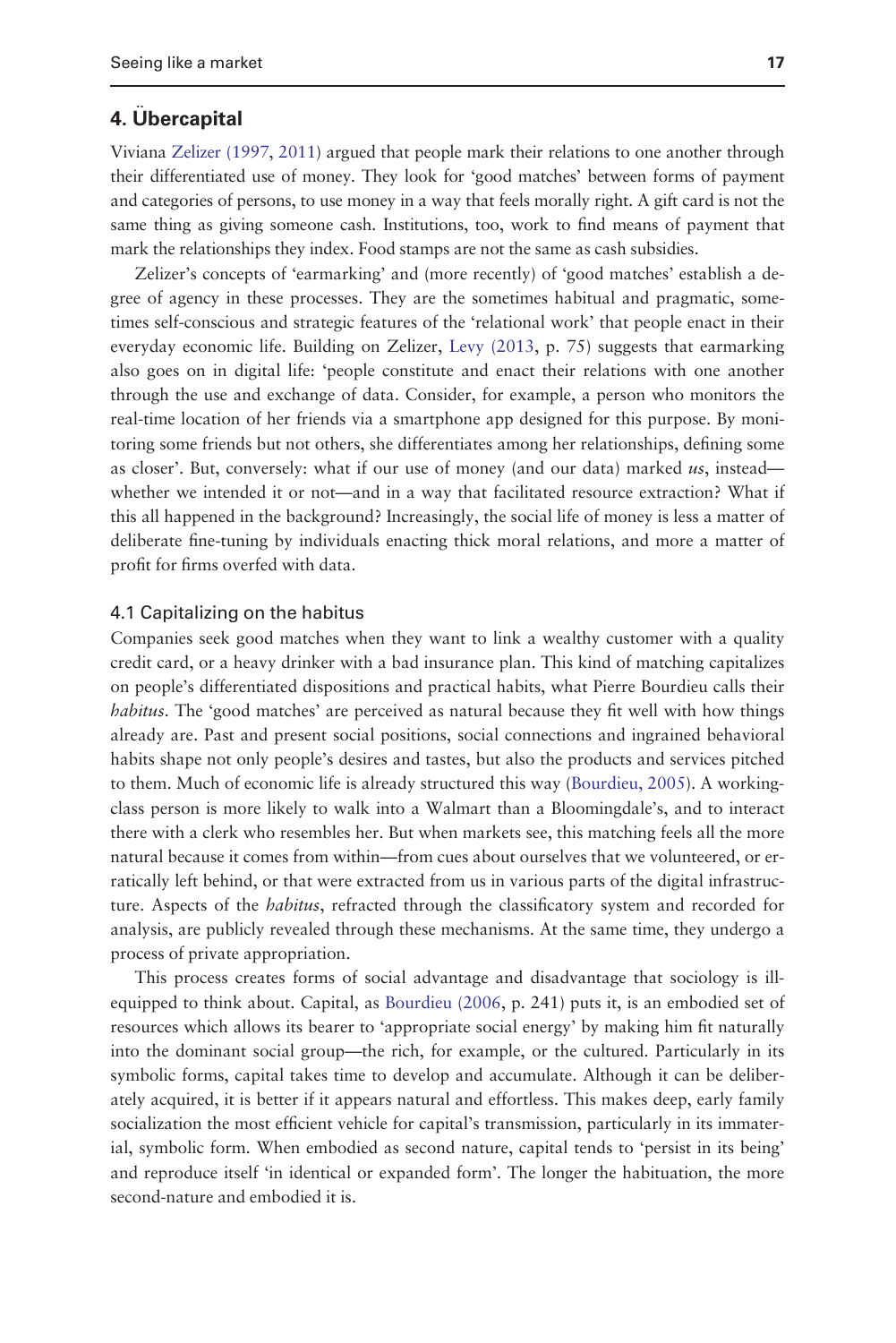In Bourdieu's framework, capital has a material dimension in the form of income or wealth, and a cultural one in the form of familiarity with dominant tastes. Its two principal derivative forms are social and symbolic capital. The former is a durable network of interpersonal connections that can be effectively mobilized. The latter is institutionally legitimated competence and authority. Bourdieu insisted—and critics have often complained—that cultural capital and symbolic capital are not easily measurable. In his view, they are primarily known by their effects, that is, by the extent to which they allow actors to accrue specific material and symbolic profits, such as money, power or authority. This lends the Bourdieuian approach a flexibility of application that skeptics feel makes a virtue of endogeneity.

As a metaphor, capital is by now both ubiquitous and a little threadbare. Over the past decade, social theorists have enthusiastically capitalized any bit of social life where there seemed to be some inequality and a little competition, from good books to good looks. Do we need another form? Ubercapital overlaps with the traditional forms identified by Bourdieu but also departs from them. It has a clear materiality, and a numerical form. It is accumulated over the long history of a person's recorded actions, built up from traces left on everything from social media to credit bureaus, shopping Web sites and fidelity programs, courthouses, pharmacies, and the content of emails and chats. It incorporates social ties (now measurable through the value of one's social network) and moral worth (a quantified appreciation of one's 'trustworthiness' or 'accountability'). It is subject to calculation. Whether the analyst examines network centrality, fits linear models, or reduces a multidimensional space to its underlying features, the algebraic methods used seek to "reduce", "project", or "characterize" the data through the calculation of eigenvalues and eigenvectors. Thus, an equally apposite name for this ubercapital might be 'eigencapital'.

Its materiality makes übercapital a contingent empirical phenomenon—something of great potential power, but also a genuine engineering problem subject to failure or incomplete realization. We can think of übercapital as made up of all the digital information available about an individual, encapsulating the totality of her relations as expressed through digital traces, ordered and made tractable through scoring and ranking methods. In the Bourdieuian manner, it is visible through its effects. Advantages accrue to those who accumulate it, such as better prices, better service, kinder consideration and higher standing across markets.

At present, übercapital exists mainly *in potentia*. For it to come closer to what we have in mind, each of the tendencies we outlined in our opening vignettes would have to fuse into a more encompassing system of techno-social measurement. Ubercapital tends toward the scope of the NSA's dragnet, the unifying organizational nexus of the credit score, and the technical capacity of a Facebook or Google, to intervene and offer choices or locally match individuals on the basis of large volumes of properly analyzed data.

Such systems are already highly integrated on the financial side, where specialized firms rely on oddly sourced data to obtain a more 'rounded' view of their most elusive, marginal customers. A technically and organizationally unified approach to tracking and scoring individual behavior thus already has a practical, work-in-progress reality. It began in the world of finance for good reason. In the same way that economic capital, expressed and usable directly in monetary terms—the literal currency of material life—tends to be the main (or primary) axis of organization and power in society, übercapital also harkens back to familiar economic traits. The high achievers in the scoring economy also tend to be the high achievers in the real economy.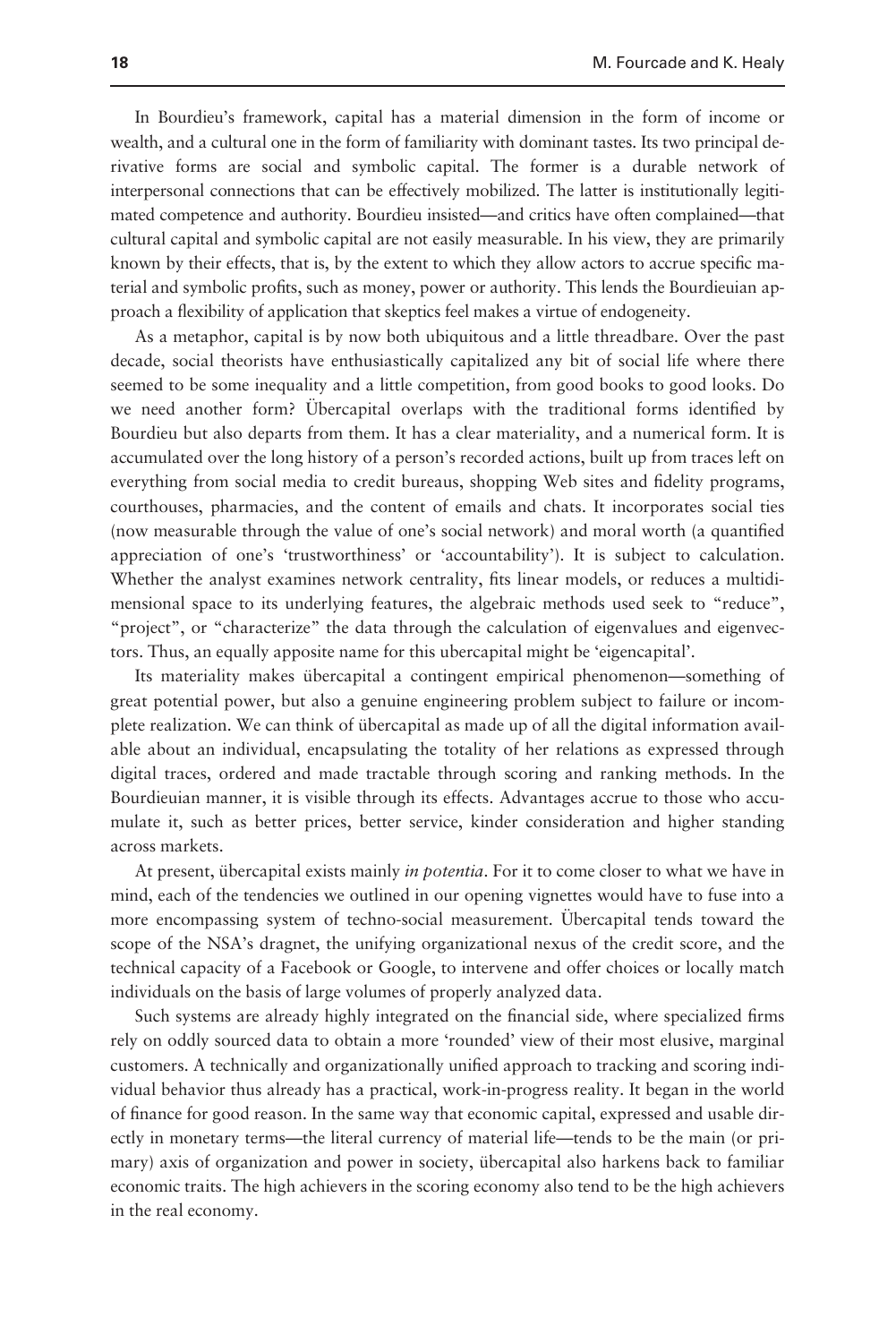Conversely, the poorest members of society tend to be beyond the reach of the most advantageous scoring and classification schemes, while being often the targets of the most potentially harmful forms of data surveillance and value extraction [\(Waddell, 2016\)](#page-19-0). That efforts have been made to incorporate the poor through creative and unusual indicators should not obscure the structural determinants weighing on their position. Society's most vulnerable citizens still represent the largest segment of the 'lumpenscoretariat' whose resources are below the threshold of interest of even predatory lenders, and whose economic lives have to be carried out almost exclusively in the cash-only and informal economies [\(Fourcade and Healy, 2013\)](#page-18-0).

#### 4.2 The fetishism of data and the secret thereof

Like other forms of capital, übercapital has a moral aspect. It is defined against particular standards of behavior, which its promoters and users see as desirable. The process of incorporation is the key. People must be *visible*, and available for measurement. Karl [Polanyi \(2001\)](#page-19-0) argued that the commodification of labor achieved by the dismantling of the Speenhamland system in the early nineteenth century was a prerequisite to the rise of modern capitalism. The political and economic project was to make individuals individual bodies, i.e. labor power—free, movable and available to capital. To be a worker then was to be free to contract out one's labor. So the rising capitalist state actively dismantled rural society. Now, rather than individual bodies being made free to roam the British countryside, so that their labor power might be directed toward factories, individuals are invited to roam the web, so that their behaviors and characteristics can be harvested ([Huws, 2014](#page-18-0)). Citizens in the cloud economy are trackable and tractable. Those who are invisible are of little use. The profitability of digital consumer identities is such that it is almost impossible to disappear once one has been incorporated. Permanent deletion of data may not be an option. Many companies keep users maximally visible by integrating their services under a single user profile.<sup>3</sup> It used to be that the state was the only organization with the resources to identify and track individuals across many contexts and settings. No longer.

The cultural formations around übercapital tend to obscure its workings. To paraphrase Marx, while a score appears, at first sight, a trivial thing, in reality it abounds in metaphysical subtleties. Marx argued the analysis of commodities required a journey to the 'mist-enveloped regions' of religion. We look instead to the cloud, where social relations between people assume the fantastic form of database relations between an Internet of Things. These products, not now prices but scores, appear as autonomous figures endowed with a life of their own, a fetishism of data rather than commodities.

Thus far, the politics of übercapital has been rather tame. Earlier efforts by would-be philanthropists and social reformers focused more on better preparing individuals to fit the system's expectations, rather than on challenging it. Considerable public and private energy has gone into helping people optimize themselves toward this end, from lending circles de-signed to trick the Fair, Issac and Company (FICO) scoring game [\(Wherry](#page-19-0)  $et al., 2014$ ), to

3 This is especially obvious when companies that previously provided a heterogeneous array of services aggressively attempt to centralize, as in the case of Google+ accounts, but it is no less true of companies that grow into new markets and carry their users with them, as in the case of Amazon.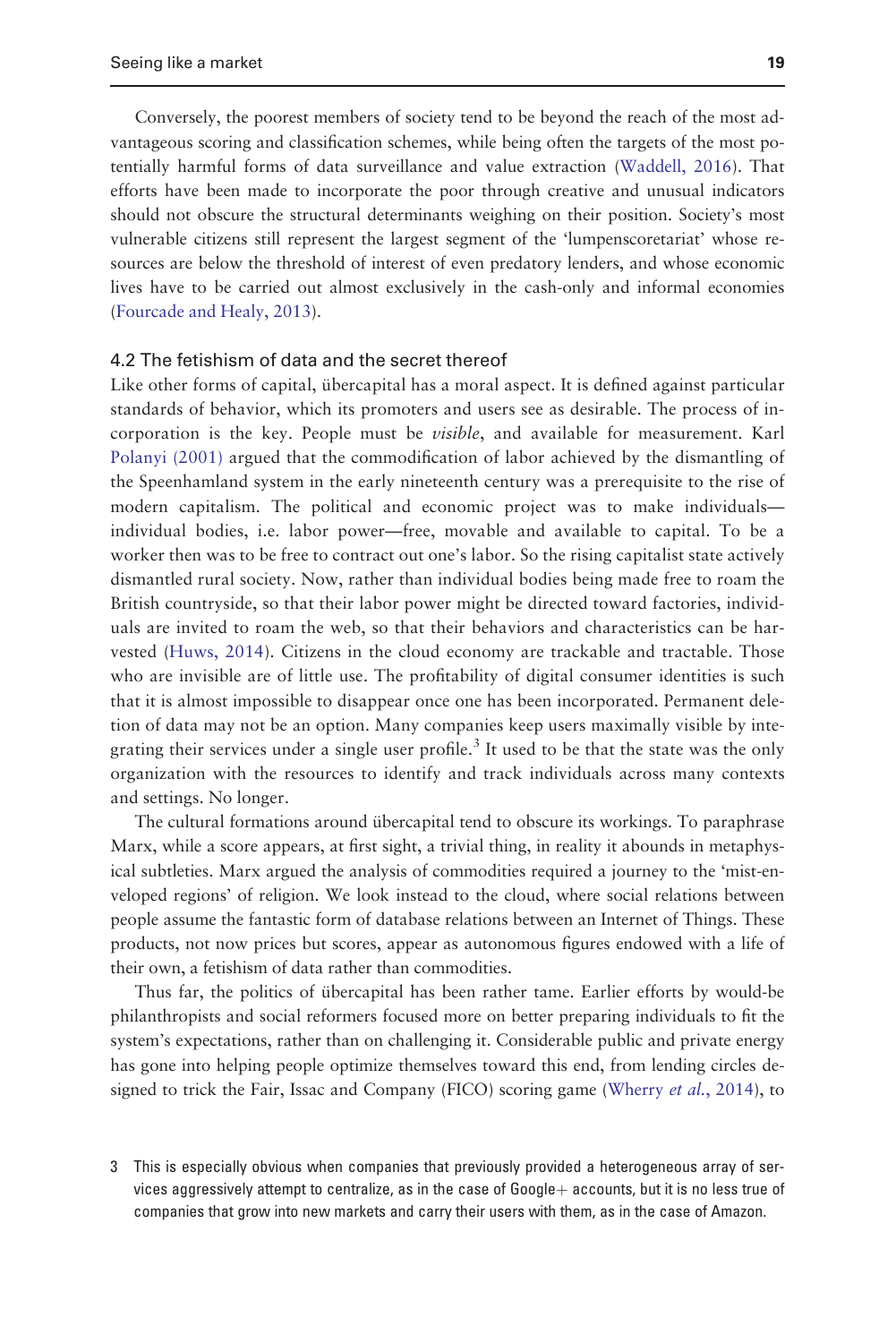credit seminars, to financial literacy and self-help services [\(Fridman, 2016](#page-18-0)). Little by little, the components of übercapital are becoming sites of personal investment, whereby individuals learn to become 'entrepreneurs of themselves' [\(Foucault, 2010\)](#page-18-0). However, a reaction the prelude to a Polanyian 'counter-movement'?—is emerging around the propertization of personal data, and the regulation and possible prohibition of certain big data practices. Examples of the latter include the right to be forgotten online, confirmed in a landmark decision by the European Court of Justice in 2014, and the sweeping data privacy reforms adopted by the European Parliament in 2016; the demand for due process guarantees in the use of data for the purpose of typifying people ([Barocas and Nissenbaum, 2015](#page-17-0); [Crawford](#page-17-0) [and Schultz, 2014\)](#page-17-0); discrimination and disparate impact issues in the application of digitally powered techniques [\(Newman, 2015;](#page-19-0) [Barocas and Selbst, 2016\)](#page-17-0); increased scrutiny about market dominance, particularly in the case of Facebook and Google; and finally a critique of the capitalistic 'sorting of people according to their presumed economic or political value' [\(Gandy, 1993\)](#page-18-0).

The NSA's dragnet notwithstanding, commercial data engines still mostly capture bits and pieces of us—a conversation on Facebook, a card swiped at the supermarket, a parking ticket left unpaid, a rating by an Airbnb homeowner or an Uber driver. Their promise lies in drawing together a whole greater than the sum of its parts. What makes these pieces worth collecting and integrating is a powerful cultural abstraction—the notion of an efficient, purposive and knowable actor ([Jepperson and Meyer, 2000\)](#page-18-0). Around that peculiar character boundaries must be drawn, multiple identities will be typified, so that her behavior can be steered and nudged in ways both personally gratifying and economically profitable ([Thaler](#page-19-0) [and Sunstein, 2008](#page-19-0)). But the battle will continue to rage over who should have the right and the means to define and valorize these identities.

## 4.3 Automated veridiction

Ubercapital's moral quality is forward-looking. Scores are truth-telling *dispositifs*, leading individuals to reveal who they really are [\(Foucault, 2014](#page-18-0)). Their predictions have a normative as well as an empirical component. Individuals who deviate from behavioral expectations raise flags signaling possibly illegal behavior. Again, the examples may be familiar. Take the case of buying something far from where you live. An automated system decides something is out of order and your card is declined. The consumer will complain that their card company is not smart enough to understand that airplanes allow rapid travel around the country. But the card issuer's desire to avoid fraud seems reasonable, too. Ideally, you would like the company to recognize and preempt all and only bad charges, with no false positives. The execution is lacking, which creates demand for better methods. Across all customers, the system needs a way of learning what a pattern of, say, occasional business travel looks like. For any particular customer, it needs the ability to properly classify them with respect to that pattern. Or better, a way of managing the identification process so that uncertainty about who is using the payment system is minimized.

Catching 'spending out of place' presupposes a social model of consumption. Fraud monitoring systems check where and what you are buying, and decide whether it seems right for you. Excessive purchases of expensive consumer durables such as TVs, game consoles or stereo equipment are a familiar trigger. But things need not stop there. One of the authors had a credit card transaction denied while trying to refill her car's gas tank in a high-poverty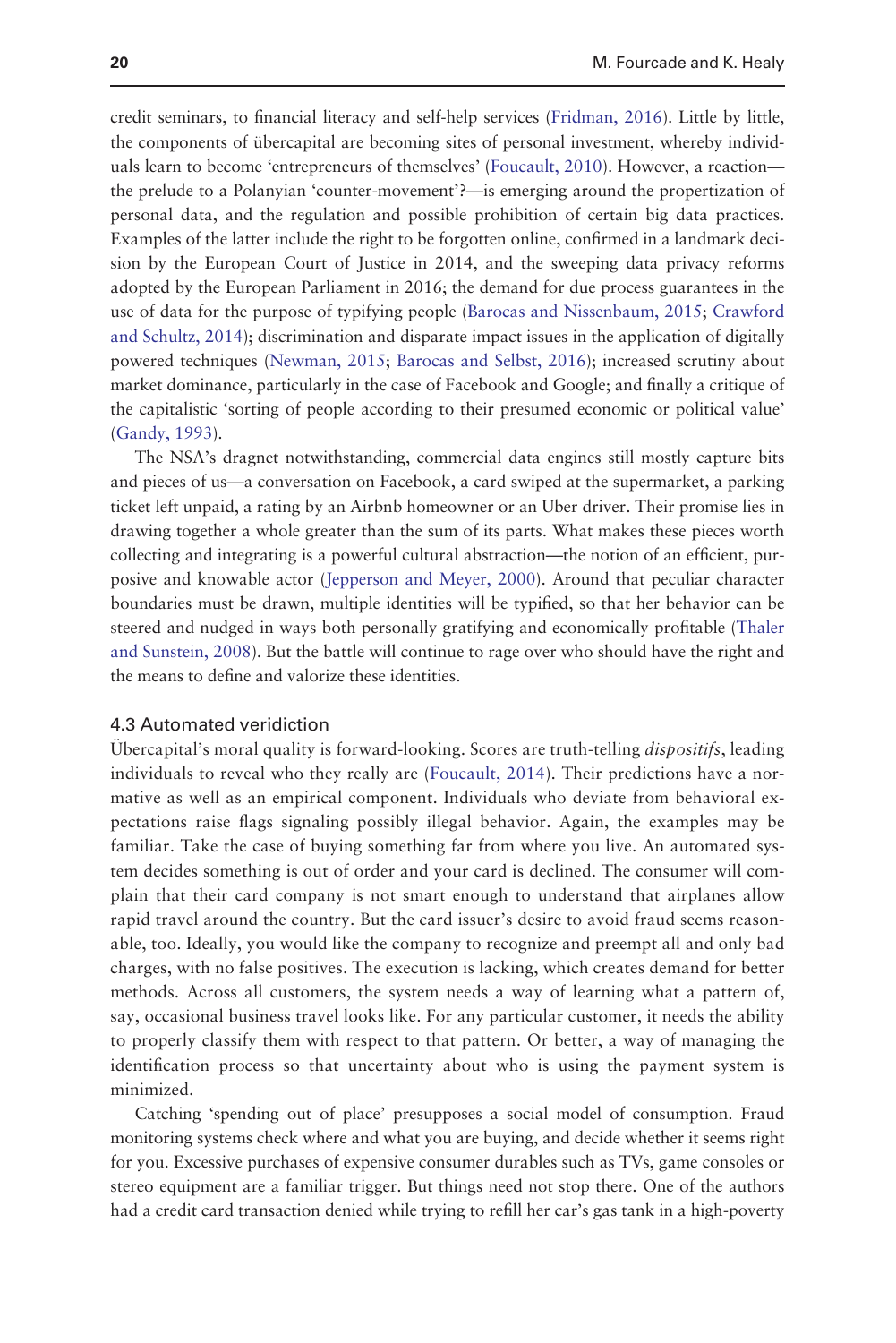Oakland neighborhood. The clerk indicated with resigned anger that the location of his gas station was the likely cause of the problem. Back in Berkeley a few minutes later, the card worked without a hitch. The taste profile that implicitly lies behind the fraud alert is depressing, but was also fit for purpose. The idea that one's card company has both a theory of taste and a model that classifies you within it is not much of an exaggeration. Visa's security system helps keep a social boundary in place.

The edge case of spending out of place is the effort to be no place at all. In a clever selfexperiment, sociologist [Vertesi \(2014\)](#page-19-0) went to great lengths to leave no digital traces of her pregnancy. She paid as much as possible with cash, avoided electronic transactions, and prevented friends and relatives from discussing the matter on Facebook and similar locations. For our purposes, the most interesting moment happened when her husband went to a pharmacy and tried to buy \$500 worth of Amazon gift cards with cash. (They wanted to use the cards to buy a stroller.) He was told that the store was legally obliged to report excessive cash-to-card transactions to the authorities. When a middle-class person tries to spend cash in this way—and in \$500 chunks—then, to put it in our terms, they appear like a member of the lumpenscoretariat. And the now-automated social inference is that this kind of spending is often criminal.

The sociological difference between the convenience of electronic transactions and the convenience of cash transactions brings out übercapital's moral dimension. Classically, cash is the most liquid, easy to use and universally accepted form of payment. But its flows are hard to trace. The many informal means of bestowing moral content on monetary transactions involve marking and dividing it into categories based on particular relationships [\(Zelizer, 1997\)](#page-20-0). Similarly, the security of cash transactions has in everyday life been guaranteed not by real or implied legal contracts but by the trust in social ties [\(Macaulay, 1963\)](#page-18-0). In a system that becomes übercapitalized, however, the goal—and the main business and engineering problem—is to make electronic systems of payment as or more convenient as cash while preserving a full transaction record for subsequent analysis and organizational feedback.

Cash exchanges create problems of trust and malfeasance that people manage through direct social ties, norms of exchange, and reputational or moral economies. These processes have been the meat and potatoes of economic sociology for the past 30 years. But electronic systems transmute these interactional processes into quantitative data. The well-situated consumer feels the benefits directly. Her reputation is no longer confined to a local community of peers. The trust she feels confident extending is no longer circumscribed by her social network. Instead, she carries it with her in her handbag. Moreover, to the extent that it works successfully—and as we have been emphasizing, getting it to work is a huge challenge—the process fades into the background. The ideal, in fact, is much like the NSA's defense of its own methods. You do not see the bad actors who tried to use your card but were automatically denied. You do not have your integrity questioned by a sales clerk. When things go wrong, these systems seem stupid, rigid or rule-bound. But when they work, they smooth the way by preventing fraud, enabling good matches and helping people make good choices. This is experienced by the fortunate consumer as a well-deserved kind of ease. In a way, the infrastructure of übercapital revives an old kind of privilege. It promises the portable, universally recognized trustworthiness and good reputation of the gentleman abroad, sustained by his word and a letter of introduction, in a newly quantified and nominally democratized form.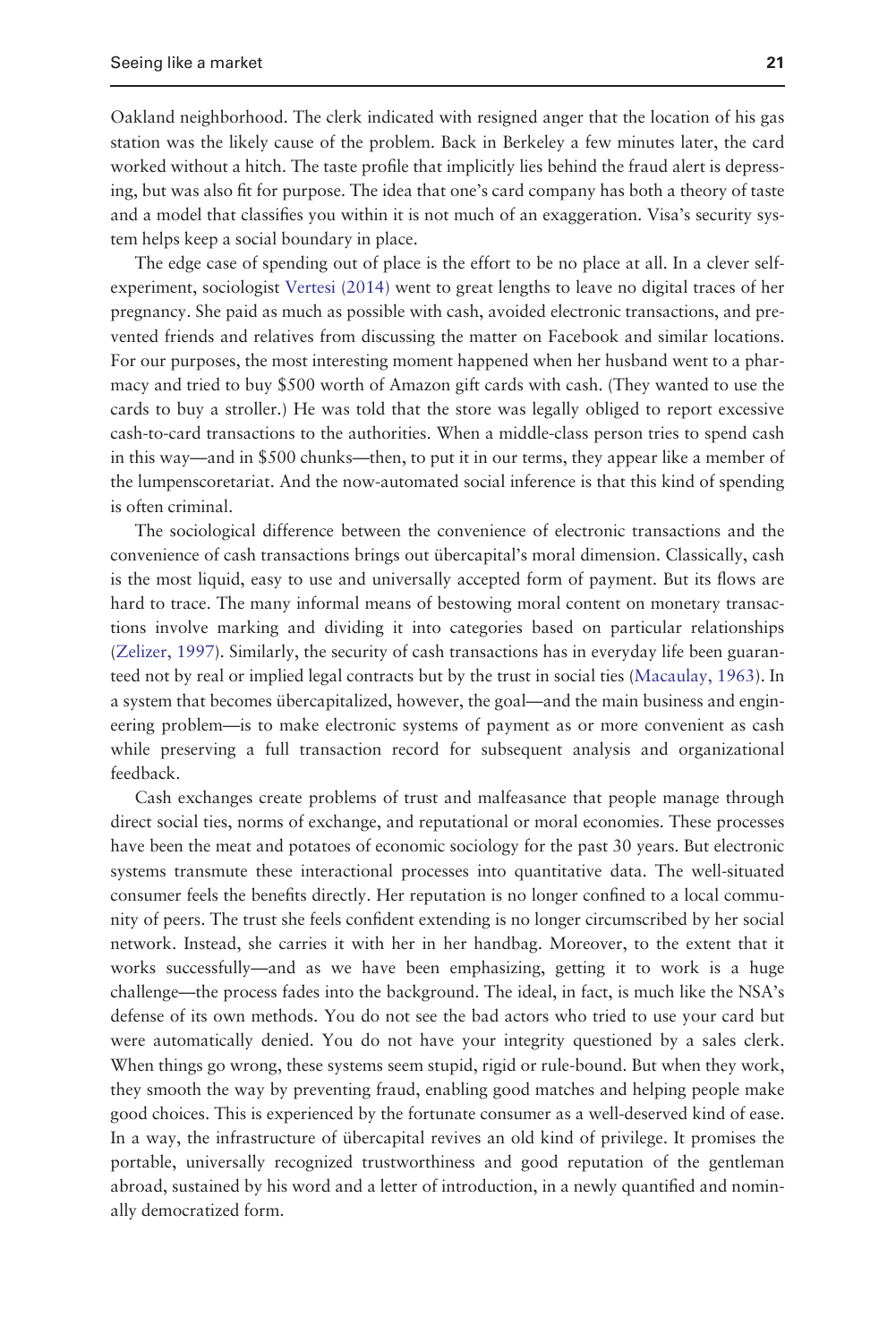# 5. The new spirit of classification

In practice, Übercapital does not boil down to a single measure. Value scales are not unified across its various contributory factors, and so the parts do not fully cohere. This is more than just a matter of variability in measurement. Scores and ratings are market-derived *and* market-oriented. They are always sliced in a particular way, for a particular profit-making purpose, be it risk analysis, or marketing, or social influence. In many instances, measures are made to order, to express the value of *particular* types of individuals to a *particular* company. Thus, the general übercapital that accrues to the individual does not always align with her market value for a particular organization. As in the credit market, a person with a 'bad' score on some dimension might nevertheless be valuable for that very reason to a particular kind of company. In a system of classification situations, no one is in principle outside the market. Everyone should be able to obtain service, if the terms are right for the servicer. As long as individuals are visible, measures of risk can be calculated and the terms of a profitable exchange established. The better the data, the better firms can predict whether a person is likely to be well served by their product, even if that in effect means predicting who is most likely to be tempted by a bad or exploitative deal.

These processes affect class formation. New social divisions are emerging, fueled by stratifying technologies at work within the market itself [\(Fourcade and Healy, 2013\)](#page-18-0). Ordinal and cardinal scales (e.g. credit score, mileage count, loyalty points) are broken down for the purpose of market-making: prime or sub-prime; trusted or untrusted; Platinum, Gold or whatever combination of thresholds and cut-points in the continuum seems sensible or profitable in any particular case. Because this approach is internal to the market and inductive, it tends to make the traditional first questions of class analysis moot. We need not argue *a pri*ori about the conceptual basis of class taxonomies, or about which classification situations will always and everywhere matter. Nor can we inherit and partially aggregate the official system of occupational classifications laid down by the state. Rather we must investigate the classification schemes induced by the market itself. These schemes, we contend, have reactive or performative effects on individual behavior, on organizational strategy, and on people's life-chances.

For Weber (1978, p. 182), while the distribution of property or skills is the precursor to class formation, 'the kind of chance in the market is the decisive moment which presents a common condition for the individual's fate.' Class members are constrained in the same way by market exigencies. Hence, he claims that classes arise when 'a number of people have in common a specific causal component of their life chances' and that 'class situation is ultimately market situation'. The traditional challenge for this approach has been to establish the categorical class situations that flow from the distribution of property, skills, and other resources people bring to the market, usually conceived as the labor market. We emphasize instead the market's own efforts to classify the people *inside* it—to identify them as members of some class, to offer prices and other opportunities on the basis of that membership, and to reconfigure both the criteria for class membership and the overall system of categories in the effort to maximize returns from consumers, productivity from employees, value from online passers-by.

Weberian approaches to class have a tendency to gravitate away from a few comprehensible antagonistic groups toward a multiplicity of locations. It can be difficult to avoid the pull toward more categories, more fine-grained classes, and ultimately a continuum of individual combinations of property, skills and resources. Critics typically see this as a point of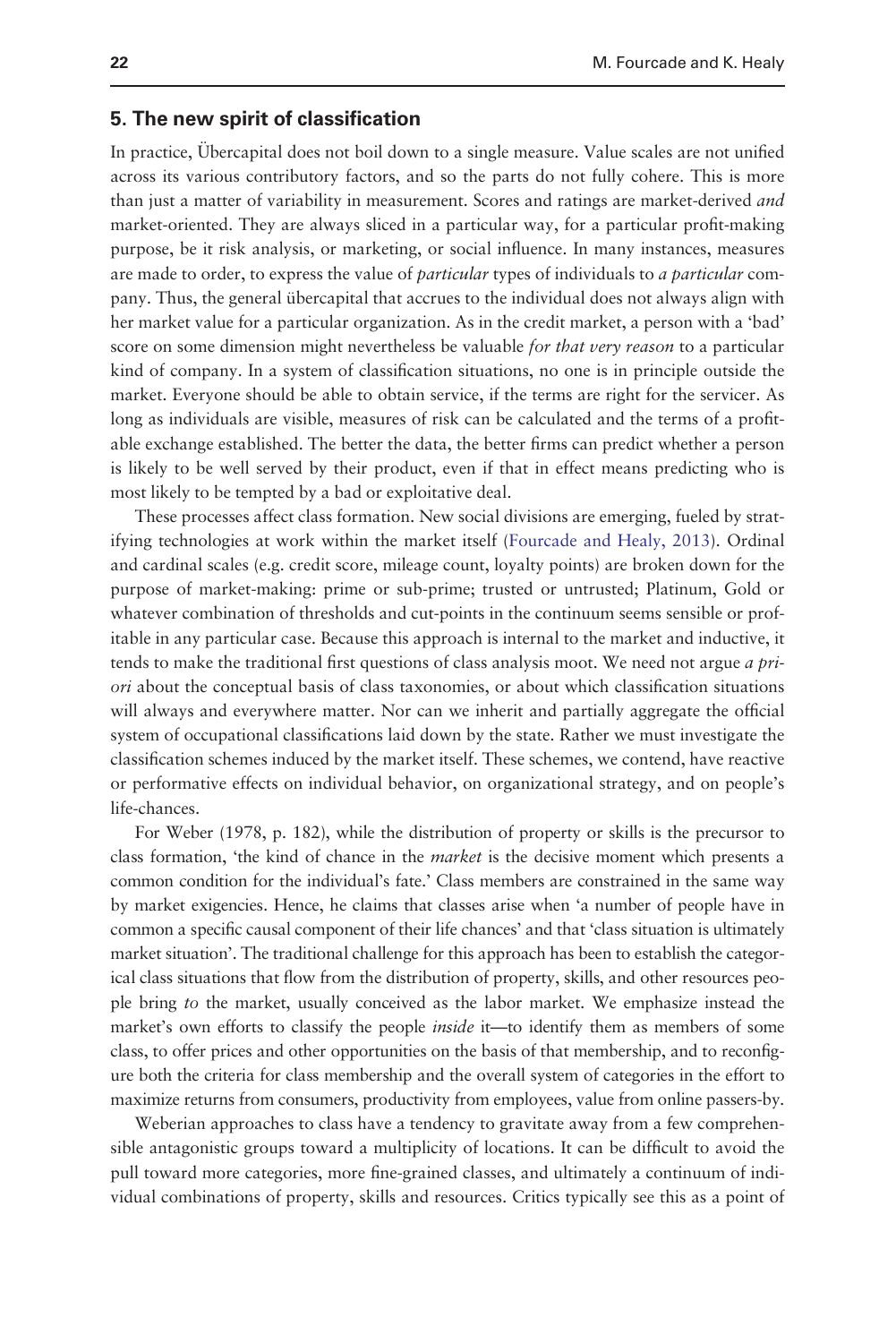failure. But we might instead see Weber correctly identifying the market as the place where this process of class formation and identification takes place and is made real. On this interpretation it would be a mistake to try to identify criteria for class membership in advance. Rather, we should be looking to understand the process through which market institutions create market situations, and hence class situations, from the inside.

For Weber, an individual's life-chances (or 'fate') unfold in the conceptually distinct but practically entangled dimensions of market position, social honor and political power. Classifying techniques within markets have the potential to impact all three. Mechanized evaluations of borrowing risk fuel inequalities not only in credit access but in the terms of credit, and reverberate far and wide, affecting one's chances of housing, employment, or insurance. Differentiated marketing—targeting individuals according to the likelihood that they will be more or less receptive to particular kinds of products or ideas—presupposes a relatively immobile social order of set preferences, and may end up deepening those differences by reinforcing the behaviors that caused them to be identified in the first place. From this point of view, the economist's dream of perfect price discrimination is also the natural end point of the Weberian process of establishing market situations.

The logic of übercapital powers this process of price discrimination. The long-term tendency has been away from efforts to 'take the temperature' of consumers or externally influence their tastes. Instead, we see ever-stronger efforts to monitor the actual behavior of consumers from inside the market itself. Advertising remains a huge business, but the age of generic and even 'niche' marketing is slowly coming to an end. It is being replaced by properly individualized services that nevertheless are structured and classified from the vendor or provider's point of view. Cases where firms know what you want, or are likely to do, are presently associated more with markets for services than consumer durables. In the paradigmatic cases, things seem to work by magic. You tell your phone you want to go somewhere, and a vehicle appears a few minutes later. You do not even have to talk to the driver. This seamless satisfaction of particular wants is pleasing, and increasingly common. Successfully anticipating new needs, desires, and plans before they are fully formed is very much harder, but it is the goal to which these systems aspire.

The old classifier was outside, looking in. The firm tried to guess what you liked based on some general information, and often failed. The new classifier is inside, looking around. It knows a lot about what you have done in the past. Increasingly, the market sees you from within, measuring your body and emotional states, and watching as you move around your house, the office, or the mall. This pushes firms away from an advertising model (even one with highly targeted advertising) toward one where people are dynamically classified, and where their existing classification situation allows for further diverse applications in the future. The new ideal is a personalized presence that is so embedded in daily routines that it becomes second nature.

The empirical questions this approach raises are correspondingly different. First, we will need to know much more about how classification situations are coded and operationalized. This implies the study of practical methods, their historical development and their operational potential. Second, we need to learn how sorting procedures are implemented and experienced in practice by actors on both sides of the market. And third, if classification situations are associated with differentiated market positions, we must ask what are the stratification outcomes for individuals so classified, both in structural and phenomenological terms. These effects go beyond the market, too. As digital systems become true platforms for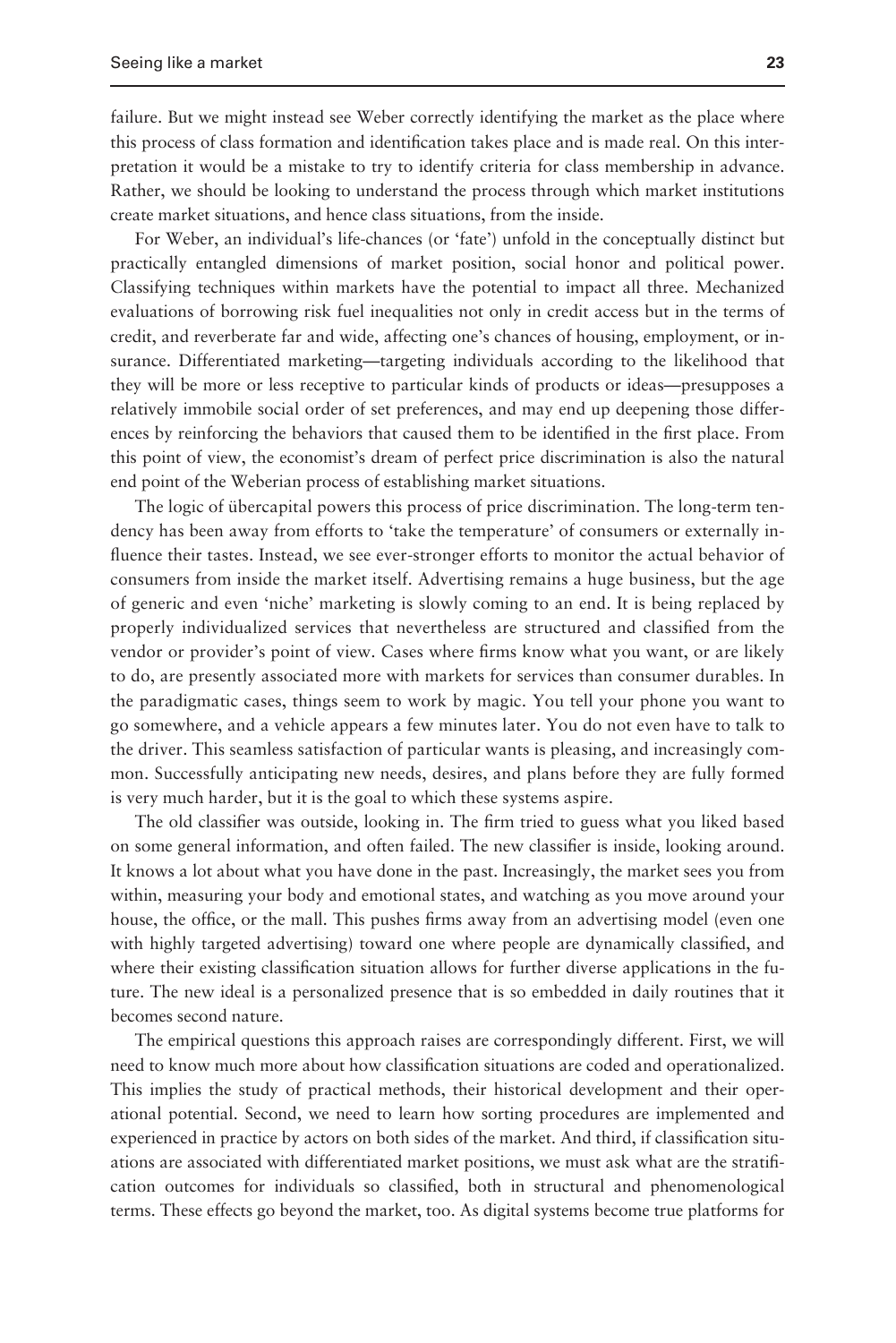social interaction encompassing substantial segments of the world's population, their ability to measure and intervene in activity spills over into political, civic and social life.

# 6. Conclusion: the economy of moral judgment

We have come a long way from the 'cyborg dreams' of the 1950s, where social life (and social theory) was destined to be replaced by calculating automata or 'thinking machines' [\(Mirowski, 2002\)](#page-19-0). Today, a new behavioralism challenges the assumptions that dominated economics and political science in the cold war period ([Amadae, 2003](#page-17-0)). Acrimonious debates about the calculative abilities of individuals and the limits of human rationality have given way to an empirical matter-of-factness about measuring action in real life, and indeed in real time. The computers won, but not because we were able to build abstract models and complex simulations of human reasoning. They bypassed the problem of the agent's inner life altogether. The new machines do not need to be able to think; they just need to be able to learn.

Correspondingly, ideas about action have changed. When people are presumptively rational, behavioral failure comes primarily from the lack of sufficient information, from noise, poor signaling or limited information-processing abilities. But when information is plentiful, and the focus is on behavior, all that is left are concrete, practical actions, often recast as good or bad 'choices' by the agentic perspective dominant in common sense and economic discourse. The vast amounts of concrete data about actual 'decisions' people make offer many possibilities of judgment, especially when the end product is an individual score or rating. Outcomes are thus likely to be experienced as morally deserved positions, based on one's prior good actions and good taste. That this is an economy of *moral* judgment is easy to apprehend when it appears outside of the market. Recent reports of nascent 'social credit' or trust-based scoring methods in China, for example, caused a chill to run down the spines of some of the Fitbit wearers feeding information into the 'data lakes' managed by US firms ([Ceg](#page-17-0)ł[owski, 2015\)](#page-17-0).

As digital traces of individual behaviors are aggregated, stored, and analyzed, markets see people through a lens of deserving and undeservingness, and classification situations become moral projects [\(Fourcade and Healy, 2007\)](#page-18-0). Because they seem to record only behavior and behavior is seen to flow from conscious choices, scores become ethically meaningful indexes of one's character. Hence, the nervousness that accompanies the credit check at the car dealer or the appliance store. With access to our most intimate and unconscious behavior, new digital tools make a new economy of moral judgement possible. Passive records are turned into active metrics, which imply calculation, efficiency, and the obligation to be in control of and accountable to oneself. Metrics become moral injunctions. Spend, but in a controlled way. Drive, but not too fast. Eat, but stay healthy. The prosthetic rationality of the Fitbit or the score offers benevolent surveillance, implicitly instructing people to selfmonitor and, if necessary, reach higher or turn their lives around.

An übercapitalized world is an economy of differentiated moral judgments where distinctions regarding good behavior become an economic structure of opportunity. The moral structure grafts itself onto the economic structure by way of people's dispositions and choices. Bad outcomes are nothing but the mechanical translation of bad habits and behavioral failures. Bad luck in missing a payment, or good fortune in having a parent who will pay a bill, get coded as poor or wise personal choices. One's score falls or rises accordingly.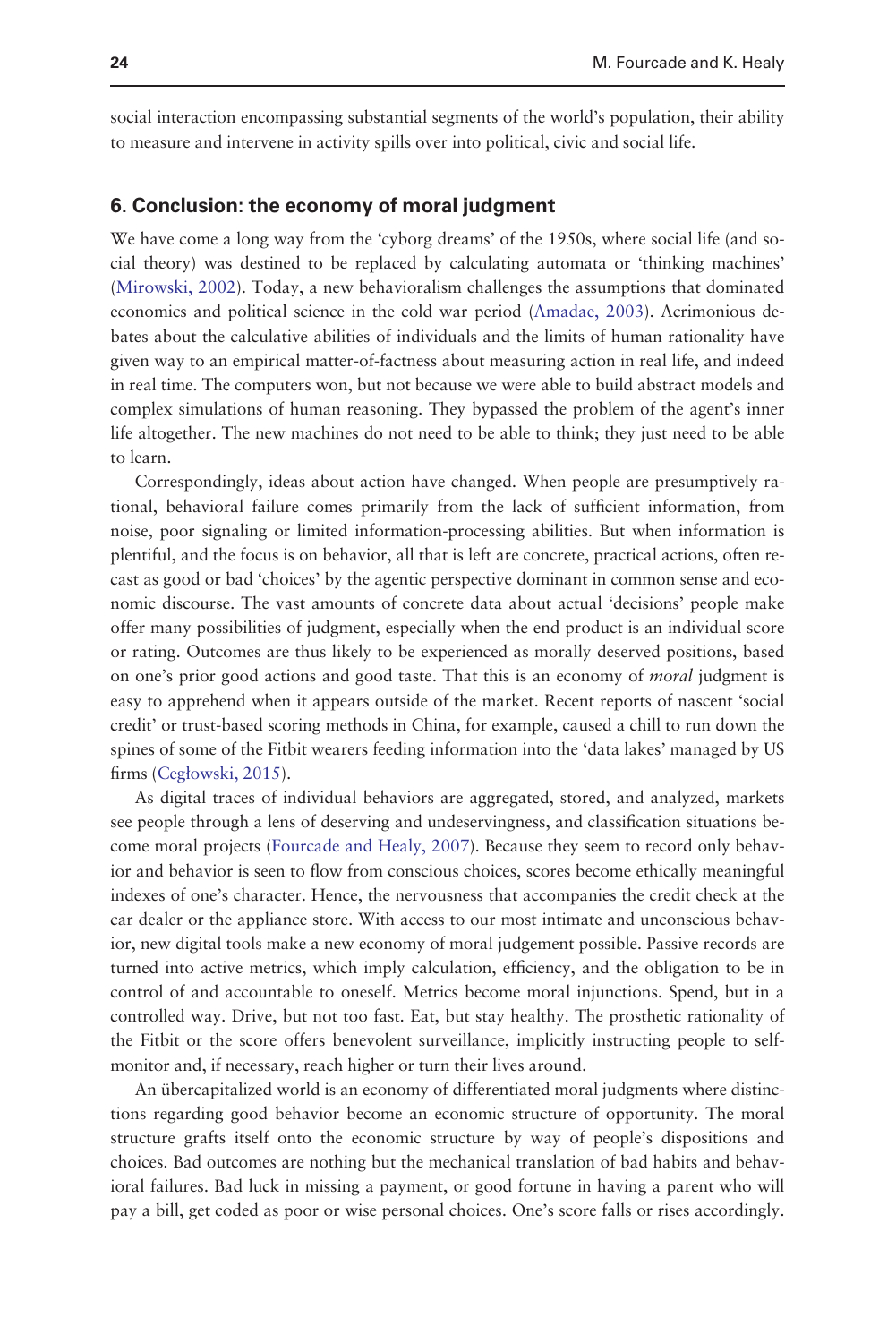The method seems dispassionate, impartial and objective. As a result, the principle by which people become economically qualified or disqualified appears to be located purely within them. Everyone seems to get what they deserve. Eschewing stereotypes, the individualized treatment of financial responsibility, work performance or personal fitness by various forms of predictive analytics becomes harder to contest politically, even though it continues to work as a powerful agent of symbolic and material stratification. Übercapital subsumes unlucky circumstance and uncaring structure into morally evaluable behavior [\(Fourcade and](#page-18-0) [Healy, 2014](#page-18-0), unpublished).

Or so we claim. Will these tendencies be fully realized? Obviously, we do not know. In practice, what we have are fragments, shreds and patches of a possible future. The obstacles to its full implementation are substantial. Technology often does not work as promised. Scoring systems are blunt instruments. Big data may produce small insights. Far from a multidimensional cloud of data readily available for use by consumers and companies, in practice we end up with absurd product recommendations, bizarre Facebook ads and terrible dates. Still, the volume of engineering resources presently being directed at these problems is astonishing, and the massive diffusion of cheap, connected devices is unprecedented. Sociologists should think carefully before simply asserting that implementation problems will not be solved in something like the manner that the main players are driving toward.

It is hard to say what the near future holds. Increasingly, individual-level data can be collected and connected by firms to generate more fully rounded pictures of their users and customers. The idea is not that everyone will have a universally visible score literally hanging from their necks like the Appärät-wearing citizens of Gary Shteyngart (2010)'s dystopian Super Sad True Love Story. What matters is that the infrastructure of scoring, originally built within the sphere of the credit market, is being extended and applied across many new settings and in pursuit of new market opportunities. The FICO is the most widespread means by which cross-institutional connections can be made, even as particular market actors use it in many different ways for their own ends.

Our approach therefore differs from theory that simply emphasizes individual monitoring from the outside, or internalized adjustment to some disciplining technology. Those processes are not irrelevant. Especially in the field of crime and punishment, surveillance and predictive methods are in wide use in this broadly Foucauldian sense, from ankle bracelets to risk-based sentencing ([Harcourt, 2006\)](#page-18-0). But markets see differently from states, and demand a different sort of analysis. We have presented a framework for understanding a system of profit-making and stratification that works through the lens of data, scores and classes, where matches and exchanges are made on the basis of individual measurements meant to capture moral categories such as trust, reputation, goodwill and respect on the input side, and extractability on the output side. Our focus on monetary outcomes allows us to see what states learn from markets: how to increase efficiency, how to save money, and how to better extract income. In an age of constrained budgets and fear of debt, they, too, may end up seeing like a market.

# Acknowledgments

The authors are grateful to Jenna Burrell, Patrick Chanezon, Paul Duguid, Jean-Louis Fabiani, Christopher Hoofnagle, Karoline Krenn, Akos Rona-Tas, Nina Bandelj and two anonymous SER reviewers for helpful comments on this paper. We also thank Daniel Kluttz for excellent research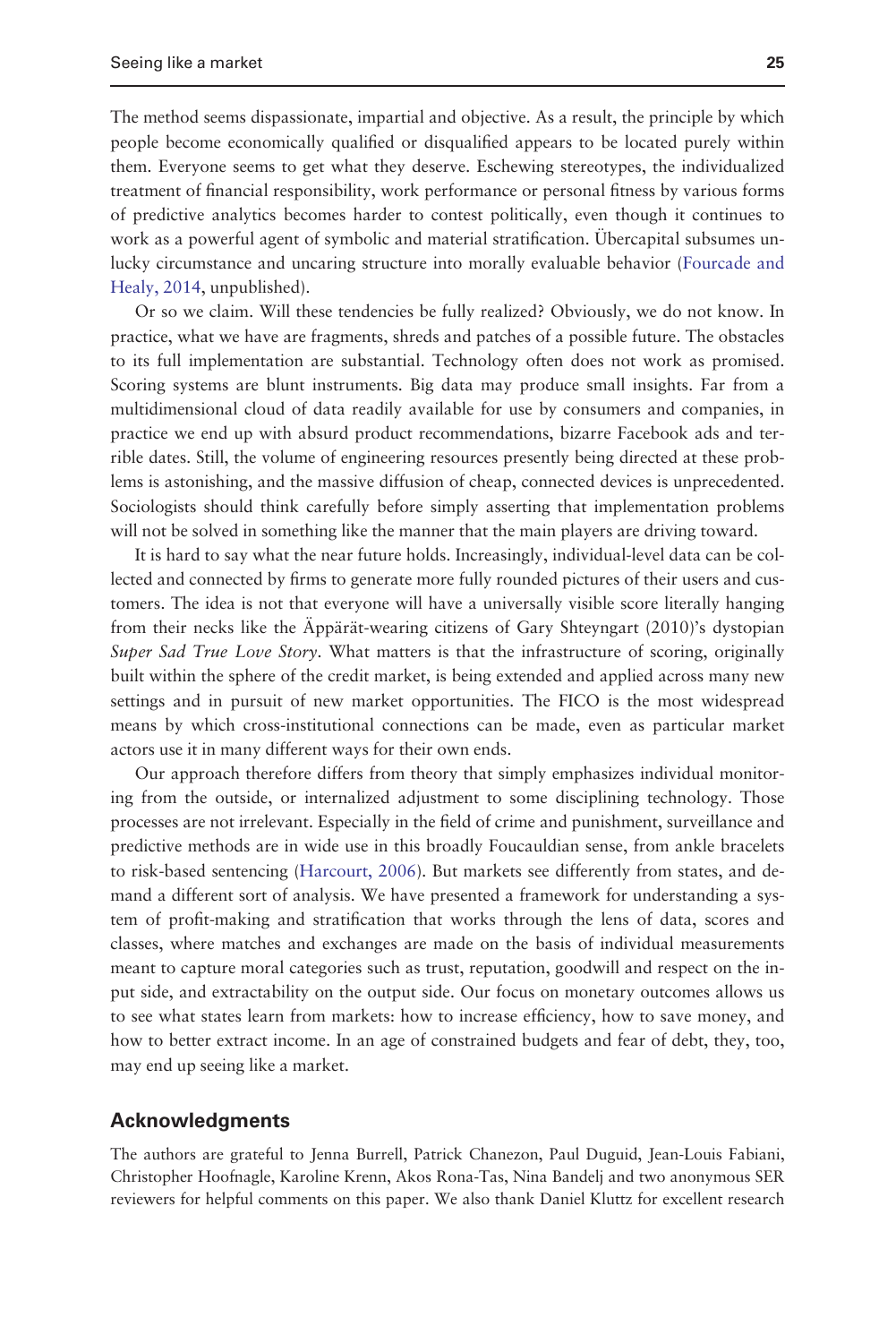<span id="page-17-0"></span>assistance. Earlier versions of this article were presented at the annual meetings of the American Sociological Association, the "Money Talks" conference at Yale University, the "Phenomenology of Organizations" conference at Boston College, the "Classification Situations" conference at Humboldt University, and seminars at the Duke University, UC Berkeley Social Science Matrix, the UC Berkeley i-school, UC Irvine, and UC Santa Cruz.

## References

Abbate, J. (2000) Inventing the Internet, Cambridge: MIT Press.

- Amadae. S. (2003) Rationalizing Capitalist Democracy: The Cold War Origins of Rational Choice Liberalism, Chicago: University of Chicago Press.
- Angwin, J. (2014) Dragnet Nation: A Quest for Privacy, Security, and Freedom in a World of Relentless Surveillance, New York: Times Books.
- Barocas, S. and Selbst, A. (2016) 'Big Data's Disparate Impact', California Law Review, 104, 671.
- Barocas, S. and Nissenbaum, H. (2015) 'Big Data's End Run around Anonymity and Consent'. In Lane, J., Stodden, V., Bender, S. and Nissenbaum, H. (eds) Privacy, Big Data, and the Public Good Frameworks for Engagement, New York, Cambridge University Press, pp. 44–75
- Beniger, J. (1986) The Control Revolution: Technological and Economic Origins of the Information Society, Cambridge: Harvard University Press.
- Block, F. L. and Keller, M. R. (2016) State of Innovation: The U.S. Government's Role in Technology Development, New York, Routledge.
- Bouk, D. (2017) Forthcoming. 'The History and Political Economy of Personal Data over the Last Two Centuries in Three Acts', Osiris (Special Issue on 'The Histories of Data').
- Bourdieu, P. (1984) Distinction. A Social Critique of the Judgement of Taste, Cambridge, MA: Harvard University Press.
- Bourdieu, P. (2005) The Social Structures of the Economy, Boston: Polity.
- Bourdieu, P. (2006) 'The Forms of Capital'. In Richardson, J. (ed.) Handbook of Theory and Research for the Sociology of Education, New York, Greenwood, pp. 241–258.
- Boyd, D. (2014) It's Complicated: The Social Lives of Networked Teens, New Haven: Yale University Press.
- Burrell, J. (2016) 'How the Machine "Thinks": Understanding Opacity in Machine Learning Algorithms', Big Data & Society, 1-12.
- Carruthers, B. (2013) 'From Uncertainty Toward Risk: The Case of Credit Ratings', Socio-Economic Review, 11, 525–551.
- Cegłowski, M. (2015) 'Haunted by Data', presented at Strata+Hadoop World conference, New York City, October 2015, accessed at [http://idlewords.com/talks/haunted\\_by\\_data.htm](http://idlewords.com/talks/haunted_by_data.htm). on April 19, 2016.
- Citron, D. K. and Pasquale, F. A. (2014) 'The Scored Society: Due Process for Automated Predictions', Washington Law Review, 40, 1–33.
- Cottom, T M. (2016) Lower Ed: The Troubling Rise of For-Profit Colleges in the New Economy, New York: New Press.
- Crawford, K. and Schultz, J. (2014) 'Big Data and Due Process: Toward a Framework to Redress Predictive Harm', Boston College Law Review, 55, 93-128.
- The Credit Guide Company (1889) The Credit Guide: a Reference Book for the Local Trade of Chicago, Chicago, IL: Credit Guide Company.
- Ellenberg, J. (2014, July 3) 'The Summer's Most Unread Book is', Wall Street Journal.
- Espeland, W. N. and Sauder, M. (2007) 'Rankings and Reactivity: How Public Measures Recreate Social Worlds', American Journal of Sociology, 113, 1–40.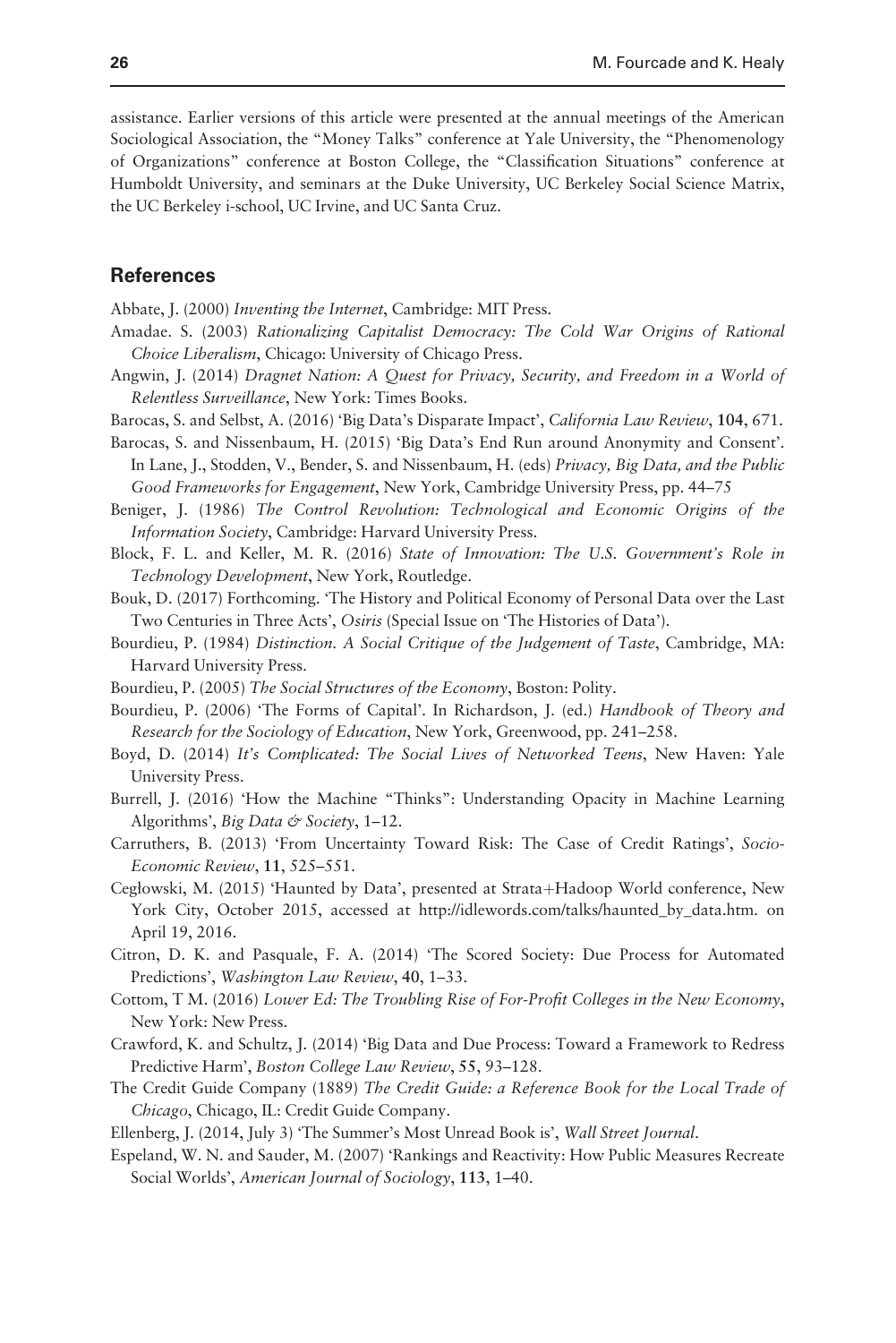- <span id="page-18-0"></span>Federal Trade Commission (2014) Data Brokers: A Call for Accountability and Transparency, accessed at [https://www.ftc.gov/system/files/documents/reports/data-brokers-call-transparency-accountability](https://www.ftc.gov/system/files/documents/reports/data-brokers-call-transparency-accountability-report-federal-trade-commission-may-2014/140527databrokerreport.pdf)[report-federal-trade-commission-may-2014/140527databrokerreport.pdf](https://www.ftc.gov/system/files/documents/reports/data-brokers-call-transparency-accountability-report-federal-trade-commission-may-2014/140527databrokerreport.pdf) on September 29, 2015.
- Fligstein, N. and Goldstein, A. (2010) 'The Anatomy of the Mortgage Securitization Crisis'. In Lounsbury, M. and Hirsch, P. M. (eds) Markets on Trial: The Economic Sociology of the US Financial Crisis, Bradford: Emerald Group Publishing Limited.
- Foucault, M. (2010) The Birth of Biopolitics: Lectures at the College De France, 1978-1979, London, Palgrave MacMillan.
- Foucault, M. (2014) Wrong-Doing, Truth-Telling: The Function of Avowal in Justice, Chicago: University of Chicago Press.
- Fourcade, M. (2016). 'Ordinalization', Sociological Theory, 34, 175–195.
- Fourcade, M. and Healy, K. (2007) 'Moral Views of Market Society', Annual Review of Sociology, 33, 285–311.
- Fourcade, M. and Healy, K. (2013) 'Classification Situations: Life-Chances in the Neoliberal Era', Accounting, Organizations and Society, 38, 559–572.
- Fourcade, M. and Healy, K. (2014) Credit Scores and the Moralization of Inequality, unpublished manuscript, presented at the annual meeting of the American Sociological Association.
- Fridman, D. (2016) Freedom from Work: Embracing Financial Self-Help in the U.S. and Argentina, Palo Alto: Stanford University Press.
- Gandy, O. H. (1993) The Panoptic Sort: A Political Economy of Personal Information, Boulder: Westview Press.
- Gillespie, T., Boczkowski, P. J. and Foot, K. A. (2014) The Relevance of Algorithms. In Gillespie, T., Boczkowski, P. J. and Foot, K. A. (eds) Media Technologies: Essays on Communication, Materiality, and Society, Cambridge: MIT Press, pp. 167–194.
- Harcourt, B. (2006) Against Prediction, University of Chicago Press.
- Harcourt, B. (2016) Exposed. Desire and Disobedience in the Digital Age. Cambridge, MA: Harvard University Press.
- Healy, K. (2015) 'The Performativity of Networks', *European Journal of Sociology*, 56,175–205.
- Herbert, D. G. (2016) 'This Company Has Built a Profile on Every American Adult', Bloomberg, accessed at [http://www.bloomberg.com/news/articles/2016-08-05/this-company-has-built-a-pro](http://www.bloomberg.com/news/articles/2016-08-05/this-company-has-built-a-profile-on-every-american-adult) [file-on-every-american-adult](http://www.bloomberg.com/news/articles/2016-08-05/this-company-has-built-a-profile-on-every-american-adult) on August 15, 2016.
- Hoofnagle, C. (2003) 'Big Brother's Little Helpers: How ChoicePoint and Other Commercial Data Brokers Collect and Package Your Data for Law Enforcement', North Carolina Journal of International Law and Commercial Regulation, 29, 595–632.
- Howard, P. (2015) Pax Technica. How the Internet of Things May Set Us Free or Lock Us Up, New Haven: Yale University Press.
- Huws, U. (2014) Labor in the Global Digital Economy: The Cybertariat Comes of Age, New York: Monthly Review Press.
- Jepperson, R. L. and Meyer, J. W. (2000) 'The "Actors" of Modern Society: The Cultural Construction of Social Agency', Sociological Theory, 18, 100–120.
- Jurgenson, N. (2011) 'Digital Dualism and the Fallacy of Web Objectivity'. The Society Pages, 2011.
- Kramer, A.D.I., Guillory, J.E. and Hancock, J.T. (2014) 'Experimental Evidence of Massive-Scale Emotional Contagion Through Social Networks', PNAS, 111, 8788–8790.
- Levy, K. (2013) 'Relational Big Data', Stanford Law Review, 66, 73-79.
- Levy, K. (2015) 'Intimate Surveillance', Idaho Law Review, 51, 679-693.
- Limn (2012) Limn Number 2: Crowds and Clouds, CreateSpace Independent Publishing Platform.
- Macaulay, S. (1963) 'Non-Contractual Relations in Business: A Preliminary Study', American Sociological Review, 28, 55–67.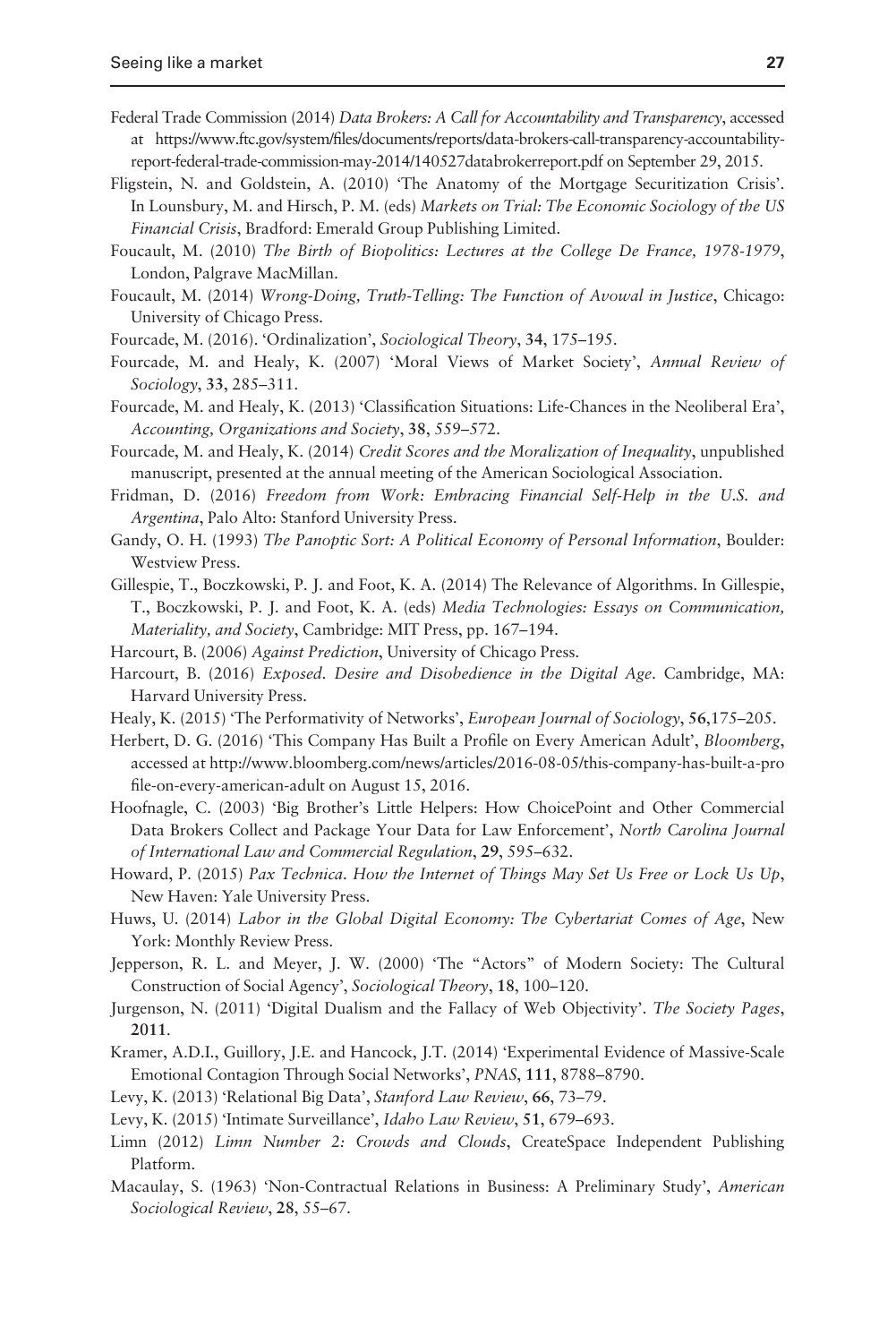- <span id="page-19-0"></span>MacKenzie, D. (2011) 'The Credit Crisis as a Problem in the Sociology of Knowledge', American Journal of Sociology 116, 1778–1841.
- Marron, D. (2009) Consumer Credit in the United States: A Sociological Perspective from the 19th Century to the Present, London: Palgrave Macmillan.
- Meyer, J. W. and Rowan, B. (1977) 'Institutionalized Organizations: Formal Structure as Myth and Ceremony', American Journal of Sociology, 83: 340–363.
- Meyer, R. (2014) 'When You Fall In Love, This Is What Facebook Sees' February 15th, The Atlantic Magazine.
- Mirowski, P. (2002) Machine Dreams: Economics Becomes a Cyborg Science, New York: Cambridge University Press.
- Neff, G. and Nafus D. (2016) Self-Tracking, Cambridge: MIT Press.
- Newman, N. (2015) Data Justice: Taking on Big Data as an Economic Justice Issue, accessed at <http://www.datajustice.org/> on April 5, 2016.
- Newman, N. (2002) Net Loss: Internet Prophets, Private Profits and the Costs to Community, State College, Pennsylvania State University Press.
- Nietzsche, F. (2006) Thus Spoke Zarathustra, edited by Adrian del Caro and Robert Pippin. New York: Cambridge University Press.
- O'Neil, C. (2016) Weapons of Math Destruction. How Big Data Increases Inequality and Threatens Democracy, New York: Crown.
- Pasquale, F. (2015) The Black Box Society, Cambridge: Harvard University Press.
- Polanyi, K. (2001) The Great Transformation: The Political and Economic Origins of Our Time, Boston, MA, Beacon Press.
- Poon, M. (2009) 'From New Deal Institutions to Capital Markets: Commercial Consumer Risk Scores and the Making of Subprime Mortgage Finance', Accounting, Organizations and Society, 34, 654–674.
- Poon, M. (2013) Statistically Discriminating Without Discrimination, Centre for the Analysis of Risk and Regulation, London School of Economics. Working Paper.
- Rona-Tas, A. (forthcoming) The Off-Label Use of Consumer Credit Ratings. Historical Social Research.
- Scott, J. (1999) Seeing Like a State: How Certain Schemes to Improve the Human Condition Have Failed, New Haven: Yale University Press.
- Snowden, E. (2013, December 17) 'Open Letter to the People of Brazil', Washington Post.
- Social Security Administration. n.d. Social Security Number Chronology, accessed at [https://www.](https://www.ssa.gov/history/ssn/ssnchron.html) [ssa.gov/history/ssn/ssnchron.html](https://www.ssa.gov/history/ssn/ssnchron.html) on April 13, 2016.
- Taylor, S. J. (2014) 'Common Limitations with Big Data in the Field', paper presented at the Joint Statistical Meetings, Boston, MA.
- Thaler, R. and Sunstein, C. (2008) Nudge, New Haven: Yale University Press.
- Turkle, S. (1997) Life on the Screen: Identity in the Age of the Internet, New York: Simon and Schuster.
- Vatin, F. (2009) 'Introduction: évaluer et valoriser'. In François, V. (ed) Évaluer et valoriser. Une sociologie économique de la mesure, Toulouse, Presses Universitaires du Mirail, pp. 13–33.
- Vertesi, J. (2014) 'My Experiment Opting Out of Big Data Made Me Look Like a Criminal.' Time Ideas, May 1, accessed at<http://time.com/83200/privacy-internet-big-data-opt-out/> on August 31, 2016.
- Waddell, K. (2016, April 8) 'How Big Data Harms Poor Communities', The Atlantic.
- Weber, M. (1998) 'Science as a Vocation'. In Gerth, H. H. and Mills, C. W. (eds) From Max Weber. Essays in Sociology, New York: Oxford University Press, pp. 129–157.
- Wherry, F., Seefelt, K. and Alvarez, A. (2014) 'Relational Accounting and the Financial Self', paper presented at the American Sociological Association Meetings, San Francisco.
- Ziewitz, M. (2016) 'Governing Algorithms: Myth, Mess, and Methods', Science, Technology, and Human Values 41, 3–16.